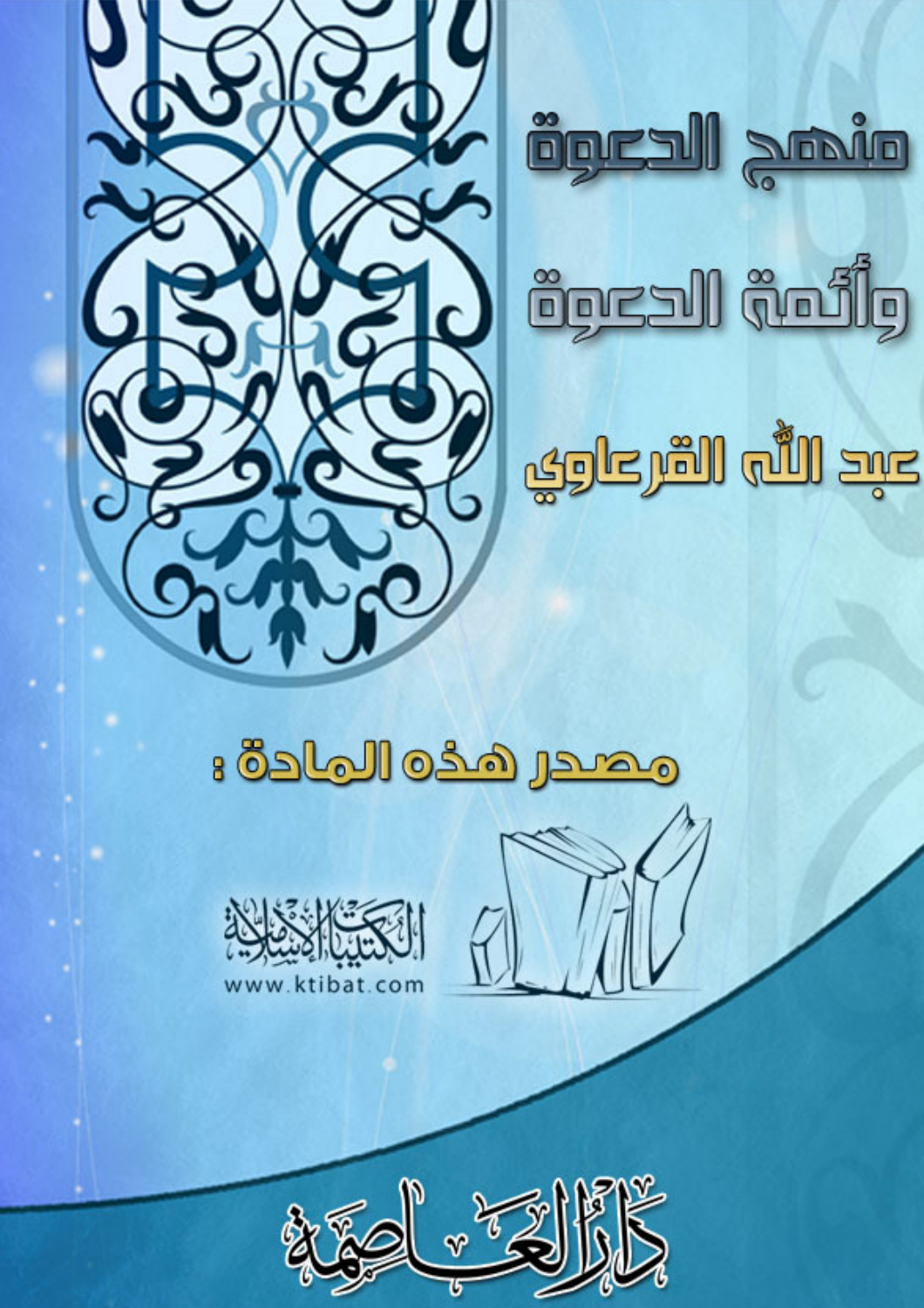بسم الله الرحمن الرحيم الحمد لله رب العالمين وصلى الله وسلم وبارك على نبينا محمد وعلى أله وصحبه أجمعين.

نرحب بصاحب الفضيلة الشيخ/ عبد الله بن إبراهيم القرعاوي، إمام وخطيب الجامع الكبير في بريدة، والذي سيحدثنا عن منهج أئمة الدعوة في العبادة، فنسأل الله عز وحل أن يجعلنا ممن يستمعون القول فيتبعون أحسنه، ونسأله حل وعلا أن ينفعنا بما نسمع، وأن يجعل ذلك في ميزان حسناتنا وحسنات الشيخ، ونشكر الشيخ على ما تجشم به عناء السفر وحضوره إلى هذا المكان المبارك للالتقاء بكم وإلقاء هذه المحاضرة، فليتفضل مشكورًا مأجورًا.

## \* \* \* \*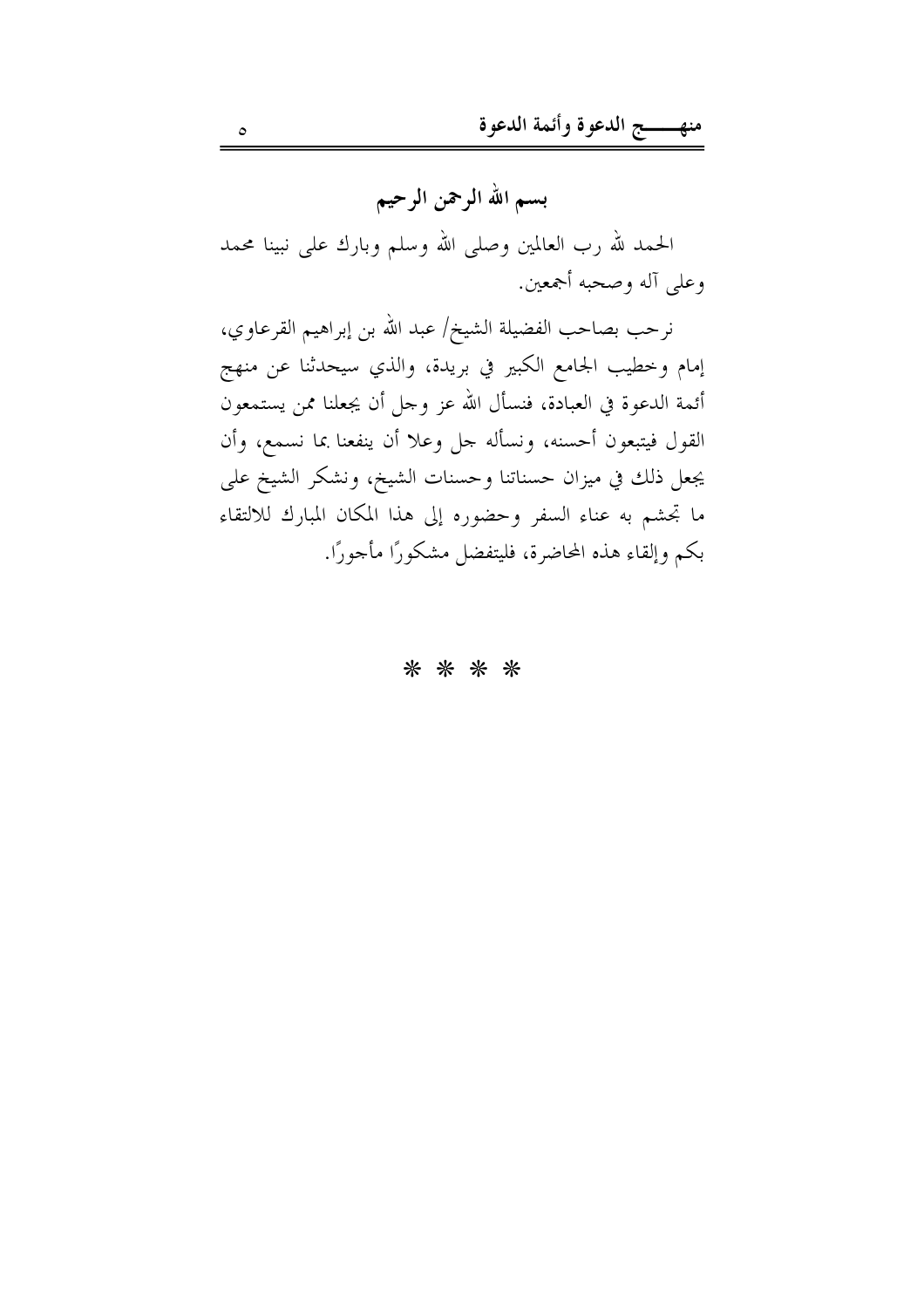بسم الله الرحمن الرحيم

الحمد لله رب العالمين وصلى الله وسلم على نبينا محمد وعلى آله وصحبه أجمعين، وبعد..

نحمد الله عز وحل على ما منَّ به علينا من نعمة الإسلام، وإنها لنعمة عظيمة، قال الله عز وحل: ﴿وَمَنْ يَبْتَغِ غَيْرَ الْإِسْلَامِ دِينًا فَلَنْ يُقْبَلَ مِنْهُ وَهُوَ فِي الْآَخِرَةِ مِنَ الْخَاسِرِينَ﴾ [سورة آل عمران، الآية: ٨٥]. وقال عز وحل: ﴿قُلْ بفَضْلِ اللَّهِ وَبرَحْمَتِهِ فَبذَلِكَ فَلْيَفْرَحُوا هُوَ خَيْرٌ مِمَّا يَجْمَعُونَ﴾ [سورة يونس، الآية: ٥٨]. ففضل الله الإسلام، ورحمته أن هدانا للإسلام؛ فالفرح الذي يثاب عليه هو الفرح بالإسلام والعمل بالإسلام، وأما غيره فلا يشرع الفرح فيه؛ بل هو مذموم كما جاء في قول الله عز وجل: ﴿حَتَّمِي إِذَا فَوحُوا بِمَا أُوتُوا أَخَذْنَاهُمْ بَغْتَةً فَإِذَا هُمْ مُبْلِسُونَ﴾ [سورة الأنعام، الآية: ٤٤]، وقوله تعالى: ﴿إِنَّ اللَّهَ لَا يُحِبُّ الْفَرحِينَ﴾ [سورة القصص، الآية: ٧٦]، وغير ذلك من الأدلة التي تدل على ذم الفرح في غير الإسلام والعمل الصالح.

فنحمد الله لا نحصى ثناء عليه، ونسأله سبحانه أن يثبتنا على دين الإسلام وأن يميتنا على الإيمان؛ إنه وليَّ ذلك والقادر عليه، ثم إين أسأل الله التوفيق والإعانة والتسديد للقائمين على وقف الإسلام الخيري؛ حيث اهتموا بدعوة شيخ الإسلام محمد بن عبد الوهاب وإنها لهمة عالية رفيعة تدل على صحة المعتقد وسلامة العقيدة.

فدعوة شيخ الإسلام محمد بن عبد الوهاب رحمه الله حبها إيمان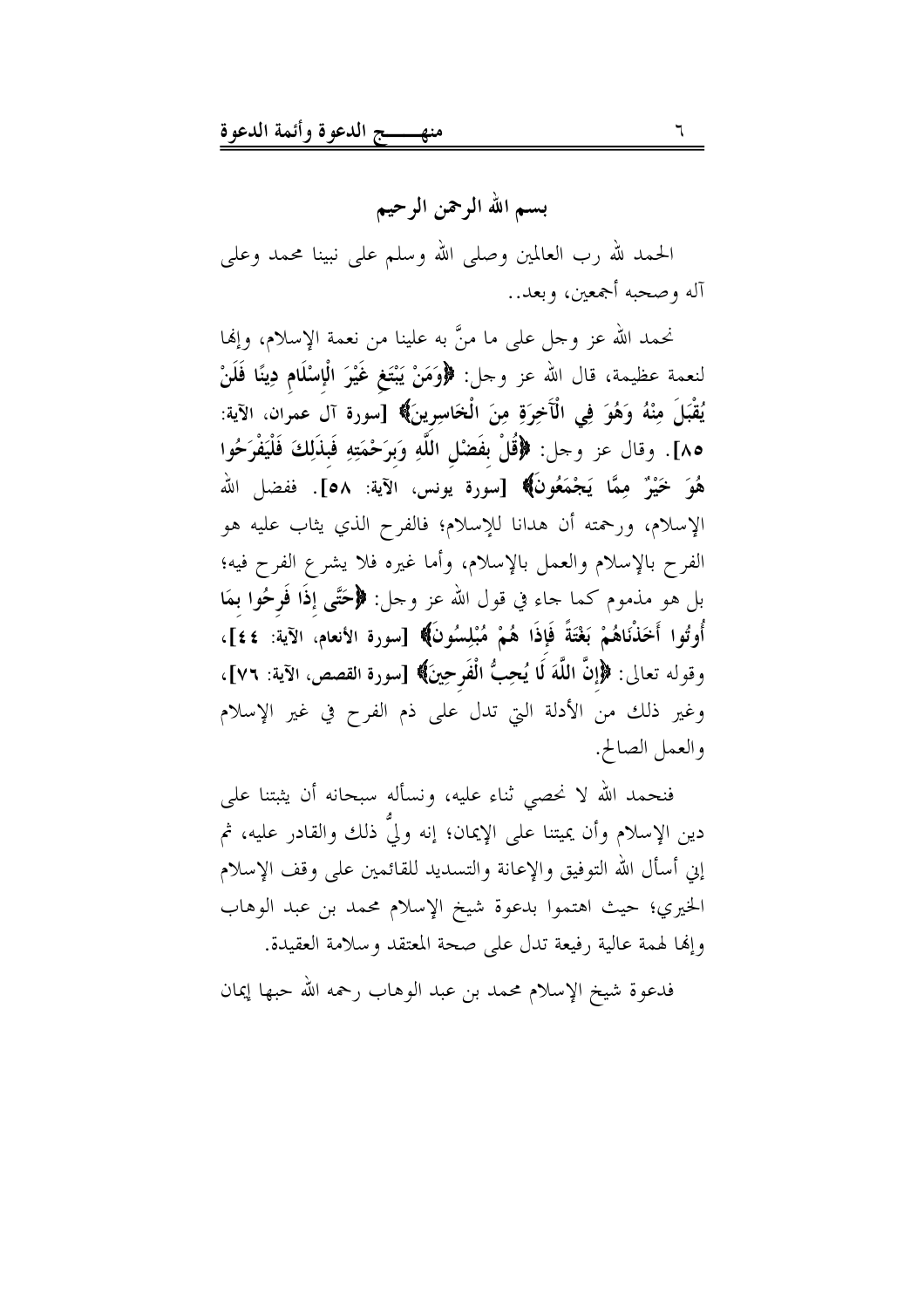وبغضها نفاق؛ لقوله ﷺ في الأنصار: «لا يحبهم إلا مؤمن ولا يبغضهم إلا منافق، فمن أحبهم أحبه الله ومن أبغضهم أبغضه الله». , واه البخاري.

فدعوة شيخ الإسلام يجب حبها؛ لأن هذا الحديث في الأنصار وفي كلِّ من نصر دين الله؛ فحبه إيمان وبغضه نفاق؛ فالإمام محمد بن عبد الوهاب نصر دين الله فنصره الله؛ حيث دعا إلى توحيد الله وإفراده بالعبادة وحذَّر من الشرك في عبادة الله عز وجل، وأمر بإقامة الحدود وإقامة الأمر بالمعروف والنهي عن المنكر، وهذا هو الدين الصحيح الذي أمرنا الله به؛ بل هي دعوة الرسل عليهم الصلاة والسلام؛ كما قال الله عز وجل: ﴿وَمَا أَرْسَلْنَا مِنْ قَبْلِكَ مِنْ رَسُول إلَّا نُوحِى إلَيْهِ أَنَّهُ لَا إِلَهَ إلَّا أَنَا فَاعْبُدُونِ﴾ [سورة الأنبياء، الآية: ٢٥]، وقال عز وجل: ﴿وَلَقَلْا بَعَثْنَا فِي كُلِّ أُمَّةٍ رَسُولًا أَنِ اُعْبُدُوا اللَّهَ وَاجْتَنبُوا الطَّاغُوتَ﴾... الآية. [سورة النحل، الآية: ٣٦]، وقال عز وحل: ﴿شَرَعَ لَكُمْ مِنَ اللَّهِنِ مَا وَصَّى بِهِ نُوحًا وَالَّذِي أَوْحَيْنَا إِلَيْكَ وَمَا وَصَّيّْنَا بِهِ إِبْرَاهِيمَ وَمُوسَى وَعِيسَى أَنْ أَقِيمُوا اللِّينَ وَلَا تَتَفَرَّقُوا فِيهِ كَبُرَ عَلَى الْمُشْرِكِينَ مَا تَدْعُوهُمْ إِلَيْهِ﴾... الآية. [سورة الشورى، الآية: ١٣].

هذه هي دعوة الرسل مِن أوَّلهم إلى آخرهم، ومحمد بن عبد الوهاب رحمه الله نسبت هذه الدعوة إليه لأنه حدَّدَها في القرن الثاني عشر؛ جلَّد ما اندرس منها؛ حيث استحكمت غربة الإسلام فعبدت الأصنام والأوثان وعبدت القباب والقبور والأضرحة، وعبدت الأشجار والأحجار وصرفوا لها النذور وذبحوا لها من دون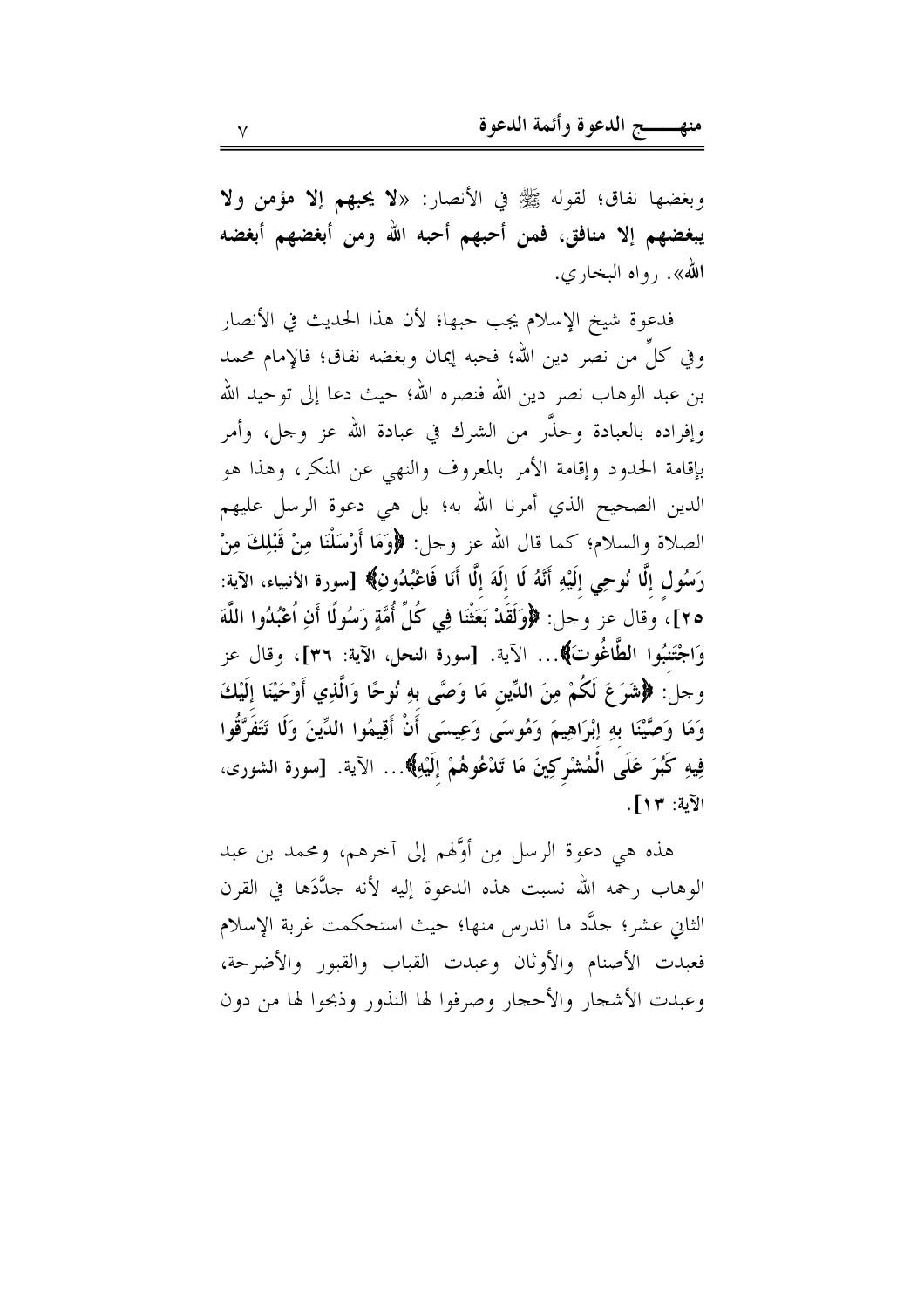الله وسألوها تفريج الكربات وإزالة الشدائد، حتى آل الأمر بمم إلى أن المرأة إذا أرادت زوجًا وتأخر زواجها أتت إلى فحل من فحول النخل وقالت: يا فحل الفحول أسألك زوجًا قبل الحول. وهم مع هذا في ارتباكٍ في دينهم وفي أمنهم؛ لأَهْم يخافون من الشياطين ومن السحرة والكهان والعرافين والمنجمين؛ فهم في اضطراب في دينهم واضطراب في أمنهم واضطراب في قلوهم؛ لخوفهم من الشياطين، فرحم الله هذه الأمة ورحم الله أهل الجزيرة العربية خاصة فقيض هذا الشيخ للدعوة إلى التوحيد والتحذير من الشرك.

وإلها لدعوة مباركة دعوة الأنبياء والمرسلين؛ يدعو إلى توحيد الله وإلى إفراده بالعبادة، يدعو إلى إقامة حدود الله على أرض الله، يأمر بالقصاص من القاتل المتعمد أو الدية أو العفو، ورَجْم الزاني إذا كان محصنًا، وجَلْده إذا لم يكن محصنًا، وجلد القاذف وقطع السارق وجلد شارب الخمر؛ فرحم الله به هذه الأمة بعد ما اندرس التوحيد وشبَّ وكثر الشرك في عبادة الله تعالى.

فلماذا لا يحبها المسلم إلا لما في قلبه من الدُّغل أو لما في قلبه من النفاق أو لما في قلبه شعبة من شعب النفاق.

نعم؛ يجب حبها؛ لأَهْا دعوة إلى دين الله، إِهَا دعوة مباركة، وكما أشرنا إليه ألها ليست دعوة الشيخ؛ إنما هي دعوة الرسل، والشيخ جدَّد ما اندرس منها، وكذلك أئمة الدعوة من بعده ساروا على فمجه وعلى طريقته في توحيد الله والتحذير من الشرك، وهذه مصنفاتهم، وهذه كتبهم عَذْبٌ زُلالٌ، عقيدة صافية وشرح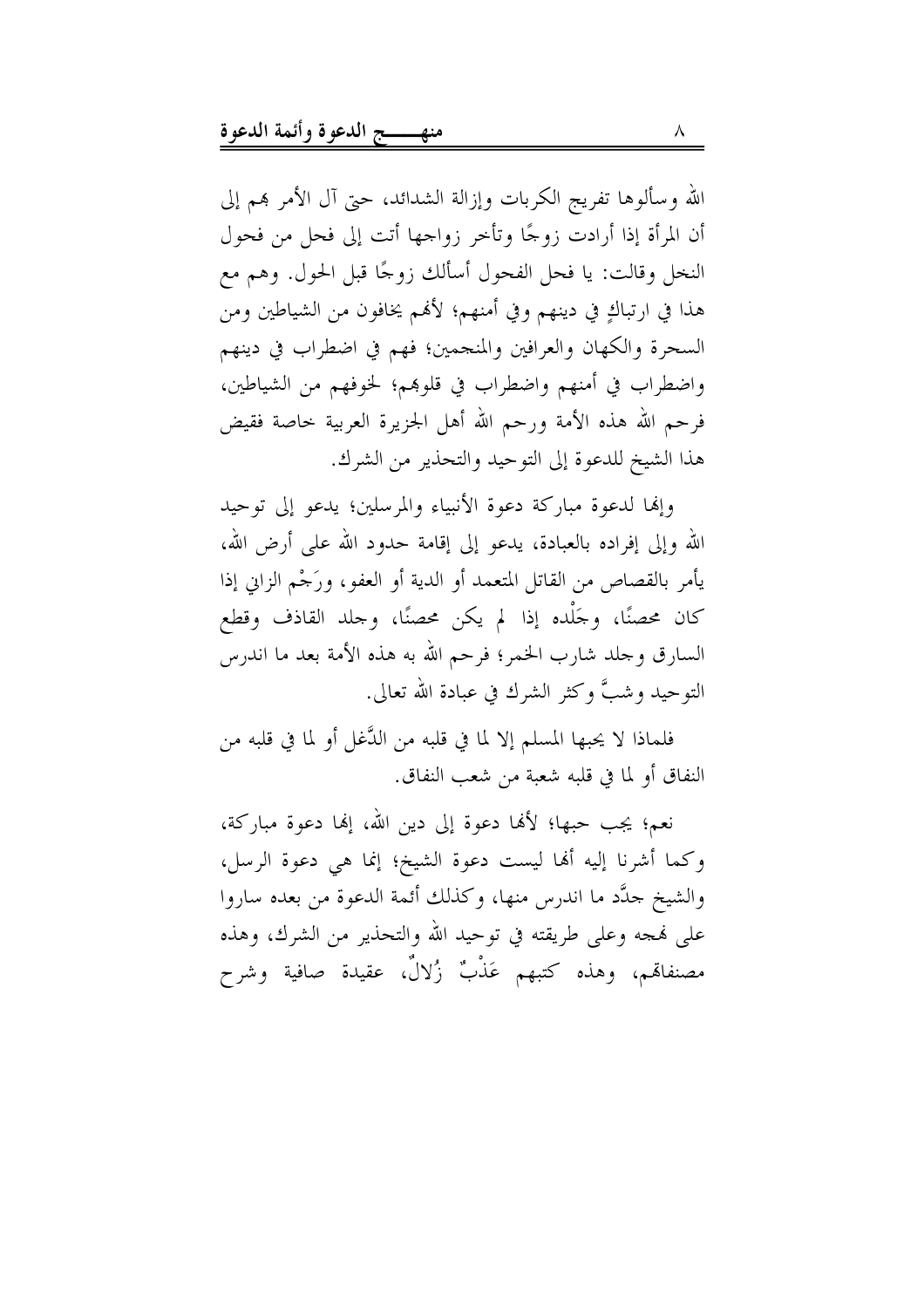للأحاديث مفيد؛ ليس فيها شيءٌ من العقيدة يُنْتَقَد ويعاب، ولقد سبق من العلماء من شَرَحٍ وتوسَّعٍ في الشَّرح، ومع ذلك يوجد عليه مآخذ في توحيد الأسماء والصفات، أو في الإيمان بالقضاء والقدر، أو في توحيد الألوهية، أو في ما دون ذلك من البدع؛ كالتوسل بالجاه والذوات وغير ذلك.

أما أئمة الدعوة فهذه كُتبهم ولله الحمد والمَّة عَذْبٌ زُلالٌ صافية ليس فيها شيء ينتقد، ولهذا كان علماؤنا رحمهم الله يحتَّون طالب العلم في ابتداء طلبه للعلم أن يبدأ بعد حفظ القرآن بحفظ الأصول، وحفظ كشف الشبهات حفظ كتاب التوحيد الذي هو حق الله على العبيد.

ثم نقول للمنصف: مَن ألَّف مثل هذا التأليف؟

الجواب: لقد اعترف الخاص والعام أنه ما سبق شيخ الإسلام محمد بن عبد الوهاب إلى مثل هذا التصنيف سابق وما لحقه لاحق؛ فهذا كتاب التوحيد: هل أَلَّفَ أحد مثل تأليفه وترتيب أبوابه وإيراد الأدلة من الكتاب والسنة وجعل المسائل على ذلك؟ ثم ثلاثة الأصول الذي لو شرحه متبحِّرٌ في العلم ممن عنده اطلاع وسعة وأراد أن يتوسَّعَ لصارٍ شرْحُه مجلدات، وهو لا يستغني عنه الطالب المبتدئ ولا الراغب المنتهى؛ فأئمة الدعوة رحمهم الله في تصنيفهم ومصنفاقم وتقرير دروسهم ومنهجهم وأحلاقهم وطريقتهم على منهج أهل السنة والحديث، ولذلك حاربوا كثيرًا من البدع.

ولقد تناقش بعض أهل العلم في مسألةٍ؛ هل هي بدعة أم لا؟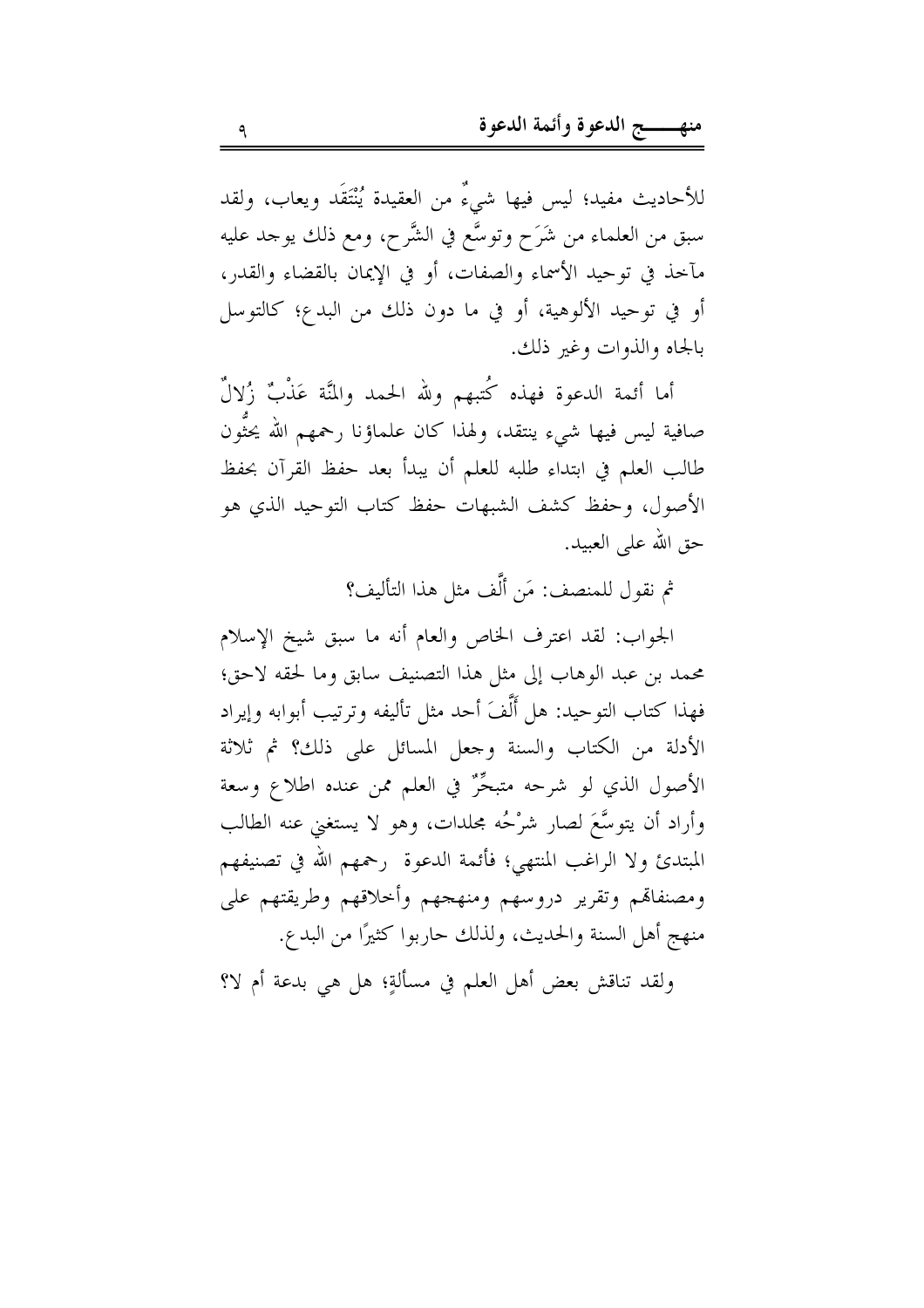فقال بعضهم: إِلَها ليست ببدعة. قالوا: لماذا؟ قالوا: لأَلها مرت عليها دعوة شيخ الإسلام محمد بن عبد الوهاب ولم ينكرها الشيخ ولا أئمة الدعوة؛ فهذا دليل على ألها ليست ببدعة؛ لألهم اجتهدوا في التحذير من الشرك ووسائله وجميع البدع، وحرصوا على الدعوة إلى التوحيد والعمل بالسنة.

نعم؛ إلهم وفَّقوا للصواب لألهم تحرَّوا الصواب واحتهدوا فيه ويرجعون إلى الحق، يرجعون إلى الدليل ويعملون به.

فهذه الدعوة استمَدَّت أصولها من كتاب الله وسنة رسوله ﷺ وإجماع سلف الأمة، فعلى هذا يجب أن نحبها في قلوبنا؛ لأنَّا إذا أحسناها أحسنا التوحيد، وإذا أحسنا التوحيد فقد أحسنا الصحابة وأحببنا الرسول عليه الصلاة والسلام وأحببنا ربنا عز وجل؛ لأن حبَّنا لدعوة الشيخ من حبنا لربنا، وحبُّنا للصحابة من حبِّنا لربنا، وحبُّنا للرسول ﷺ من حبنا لربنا؛ لأنك أحببت الرسول عليه الصلاة والسلام من أجل أنه رسول الله، ودعاك إلى الله وعَرَّفك بالله، وكان سببًا في حلوصك من الشرك واحتنابك له.

فحُبُّ الرسول ﷺ إيمان؛ لأنه لا يحبه إلا مؤمن ولا يبغضه إلا منافق، نسأل الله السلام والعافية، كما جاء في الحديث: «لا يؤمن أحدكم حتى أكون أحبَّ إليه من والده وولده، والناس أجمعين». فيجب حبُّ الرسول عليه الصلاة والسلام، وهو من مقتضى شهادة أن محمدًا رسول الله، فإذا أحببنا الرسول أحببنا من اتبعه؛ أحببنا من دعا إلى ما دعا إليه واحتهد في الدعوة وحرص على ذلك؛ فكل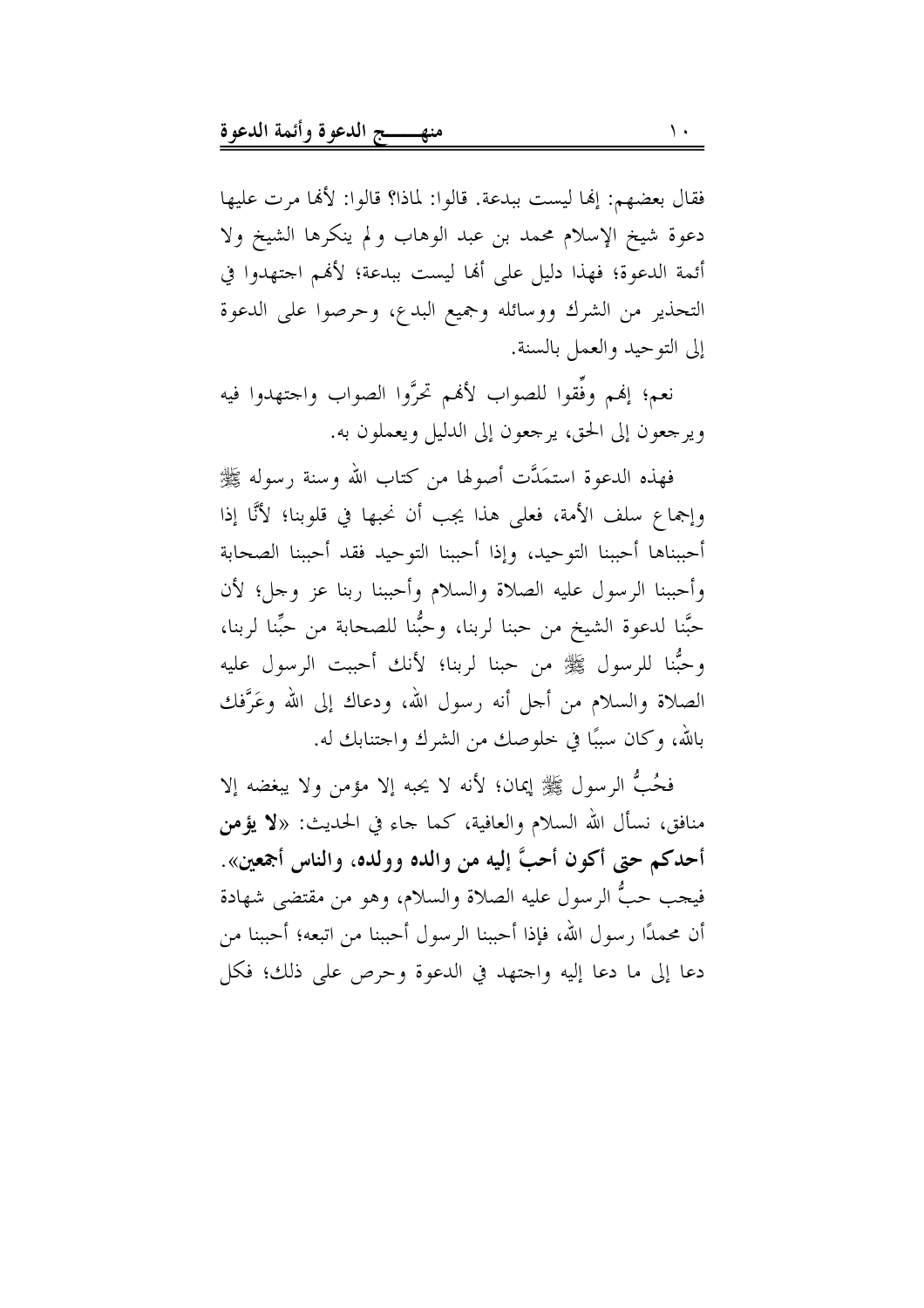هذا من حبِّنا لربنا حلَّ حلاله وتقدست أسماؤه ولا نحصي ثناءَ على الله عز وجل.

فنحن نشهد أن محمدًا عبد الله ورسوله؛ ففي «عبد ورسول»: دَفْعٌ للإفراط والتفريط، وللغُلُوِّ والجفاء؛ فتشهد أنه عبدٌ فيها دفع للإفراط وفيها دفع للغلو، وتشهد أنه رسول فيها دفع للجفاء والتفريط في محبته عليه الصلاة والسلام؛ فمحبة الرسول عليه الصلاة والسلام دين، وبُغْضُه نفاقٍ وكفرٍ، نسأل الله السلامة والعافية؛ فعلي هذا تعلم أننا إذا أحببنا وإذا أمرنا بحب دعوة الشيخ محمد بن عبد الوهاب فإنما هو من حبنا لرسول الله ﷺ لا للذوات فقط، ولكن لِمَا قامت به الذوات من محبة الله والدعوة إلى الله.

ثم إن الكلمة في بيان منهج أئمة الدعوة في العبادة، والمنهج هو السبيل والطريق؛ كما قال عز وحل: ﴿قُلْ هَٰذِهِ سَبِيلِي أَدْعُو إِلَى اللَّهِ عَلَمِي بَصِيرَةٍ أَنَا وَمَن اتَّبَعَنيٍّ﴾... الآية. [سورة يوسف، الآية: ١٠٨]؛ هذه سبيلي أدعو إلى الله؛ إما إلى توحيد الله أو إلى الله؛ لا إلى حظ نفسي؛ يعني مخلصًا بذلك لله؛ فهي تحتمل معنيين؛ فلا مانع أن يقال بهما؛ فكلاهما صحيح.

﴿قُلْ هَٰذِهِ سَبِيلِي﴾: طريقي ومسلكي، ﴿أَدْعُو إِلَى اللَّهِ﴾ على بصيرة أنا ومن اتبعني؛ أو أنا ومن اتبعني ندعوا إلى الله على بصيرة.

**بيان منهج أئمة**: والأئمة تكون في الخير وتكون في الضلال؛ لأن الأئمة هم القادة؛ يقتدى بمم في الخير والهدى؛ كما قال الله عز وجل: ﴿وَجَعَلْنَا مِنْهُمْ أَئِمَّةً يَهْدُونَ بِأَمْرِنَا لَمَّا صَبَرُوا﴾... الآية.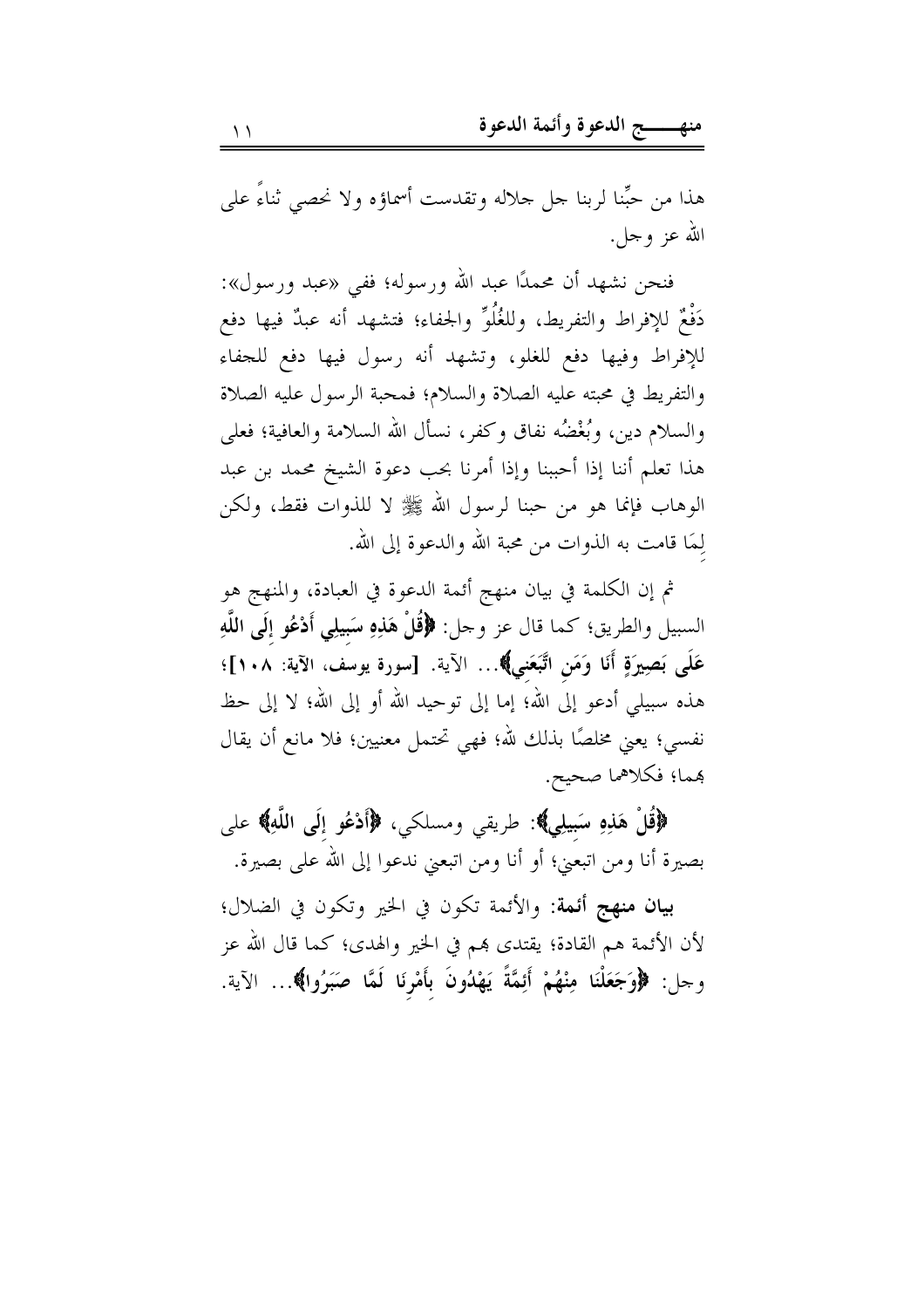[سورة السجدة، الآية: ٢٤]، وقال الله عز وجل: ﴿وَاجْعَلْنَا لِلْمُتَّقِينَ إِمَاهًا﴾ [سورة الفرقان]، ويكون أيضًا أئمة في الضلال، نسأل الله السلامة والعافية، كما في قوله عز وجل: ﴿وَجَعَلْنَاهُمْ أَئِمَّةً يَدْعُونَ إِلَى النَّارِ وَيَوْمَ الْقِيَامَةِ لَا يُنْصَرُونَ﴾ [سورة القصص]، وقال عز وحل: ﴿فَقَاتِلُوا ۖ أَئِمَّةَ الْكُفْرِ ۚ إِنَّهُمْ لَا أَيْمَانَ لَهُمْ لَعَلَّهُمْ يَنْتَهُونَ﴾ [سورة التوبة] . والدعوة أيضًا تكون إلى الخير وتكون إلى شر؛ كما في قوله ﷺ: «من دعا إلى هدى كان له من الأجر مثل أجور من تبعه لا ينقص من أجورهم شيئًا، ومن دعا إلى ضلالة كان عليه من الإثم مثل آثام من تبعه لا ينقص من آثامهم شيئًا».

فأئمة الدعوة أئمة حير، أئمة نصر للدين وللحق وللأمر بالمعروف وللنهي عن المنكر.

والعبادة هي بالنسبة إلى الفعل هي التذلل والخضوع، وأما بالنسبة إلى المفعول فهي كما عرفها شيخ الإسلام ابن تيمية رحمه الله؛ هي اسم جامع لكل ما يحبه الله ويرضاه من الأقوال والأعمال الظاهرة والباطنة، والعبادة لا تصح إلا بالتوحيد؛ فنتكلم إن شاء الله على توحيد الألوهية وتوحيد العبادة؛ لأن العبادة لا تصح إلا بالتوحيد، والشيخ رحمه الله قال في ثلاثة الأصول لما ذكر قوله عز وحل: ﴿يَا أَيُّهَا النَّاسُ اعْبُدُوا رَبَّكُمُ﴾ [سورة البقرة، الآية: ٢١].

قال ابن كثير رحمه الله: «الخالق لهذه الأشياء هو المستحق للعبادة». انتهى.

فالعبادة هي التذلل والخضوع؛ قال ابن القيم رحمه الله: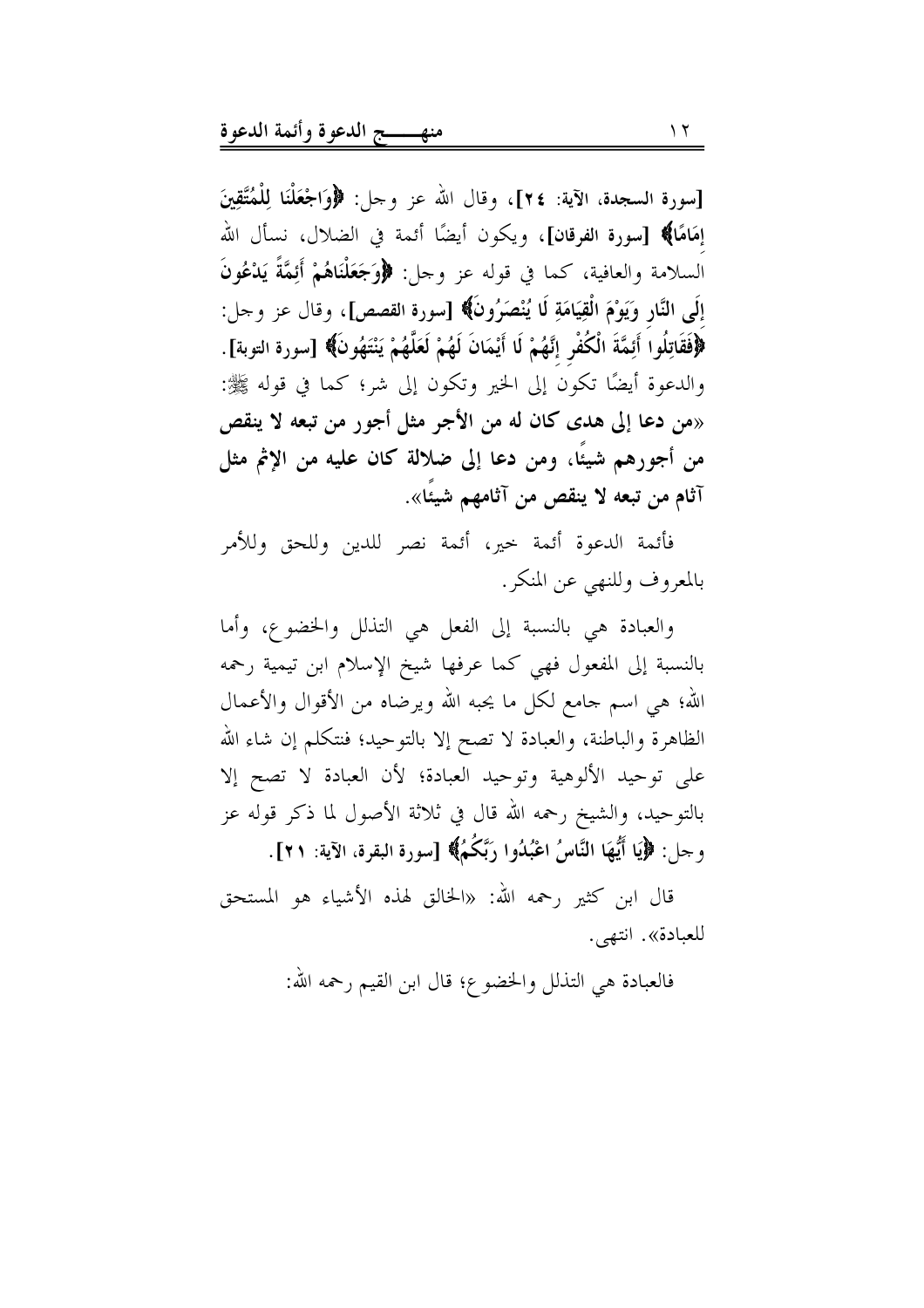مع ذل عابده همــا قطبـــان وعبادة الرحمن غايسة حبسه ما دار حتى قامت القطبـــان وعليهما فلك العبادة دائسه ومداره بالأمر أمر رســوله لا بالهوى والنفس والشيطان

فالعبادة تنبني على المحبة والتعظيم، وبعضهم يقول: على المحبة والخوف والرجاء.

وهذا هو الذي قرره أئمة الدعوة رحمهم الله في كتبهم؛ قالوا: لا نعبد الله بالمحبة وحدها؛ فمن عبد الله بالمحبة وحدها فهو من غلاة الصوفية، ومن عبد الله بالرجاء وحده فهو من المرجئة، ومن عبد الله بالخوف وحده فهو من الحرورية.

وإنما نعبده جل جلاله محبةً له وحوفًا منه ورجاءً له، كما في قوله عز وحل: ﴿الْحَمْدُ لِلَّهِ رَبِّ الْعَالَمِينَ﴾: فيها المحبة، ﴿الرَّحْمَنِ الرَّحِيمِ﴾: فيها الرحاء، ﴿مَالِكِ يَوْمِ الدِّينِ﴾: فيها الخوف.

وقد قرر أئمة الدعوة رحمهم الله في كتبهم؛ كالدرر السنية وغيرها من الكتب على توحيد الألوهية أتم تقرير وأحسن كلام وأشفى بيان وأوضح تبيان؛ حيث بيَّنوا ذلك بيانًا شافيًا كافيًا، وسنتكلم إن شاء الله على أن توحيد الألوهية وعلى أنه توحيد العبادة؛ فتوحيد الألوهية باعتبارٍ إضافته إلى الله يُسمَّى توحيد الألوهية وباعتبار إضافته إلى العابد يسمى توحيد العبادة.

أما توحيد الألوهية فهو كما أشرنا إليه إلى اعتبار إضافته إلى الله عز وجل يسمى توحيد الألوهية؛ فعلينا أن نعرف ما معين «الإله»؛ هو الذي يطاع فلا يعصى؛ هيبةً وإجلالاً ومحبةً وخوفًا ورجاءً،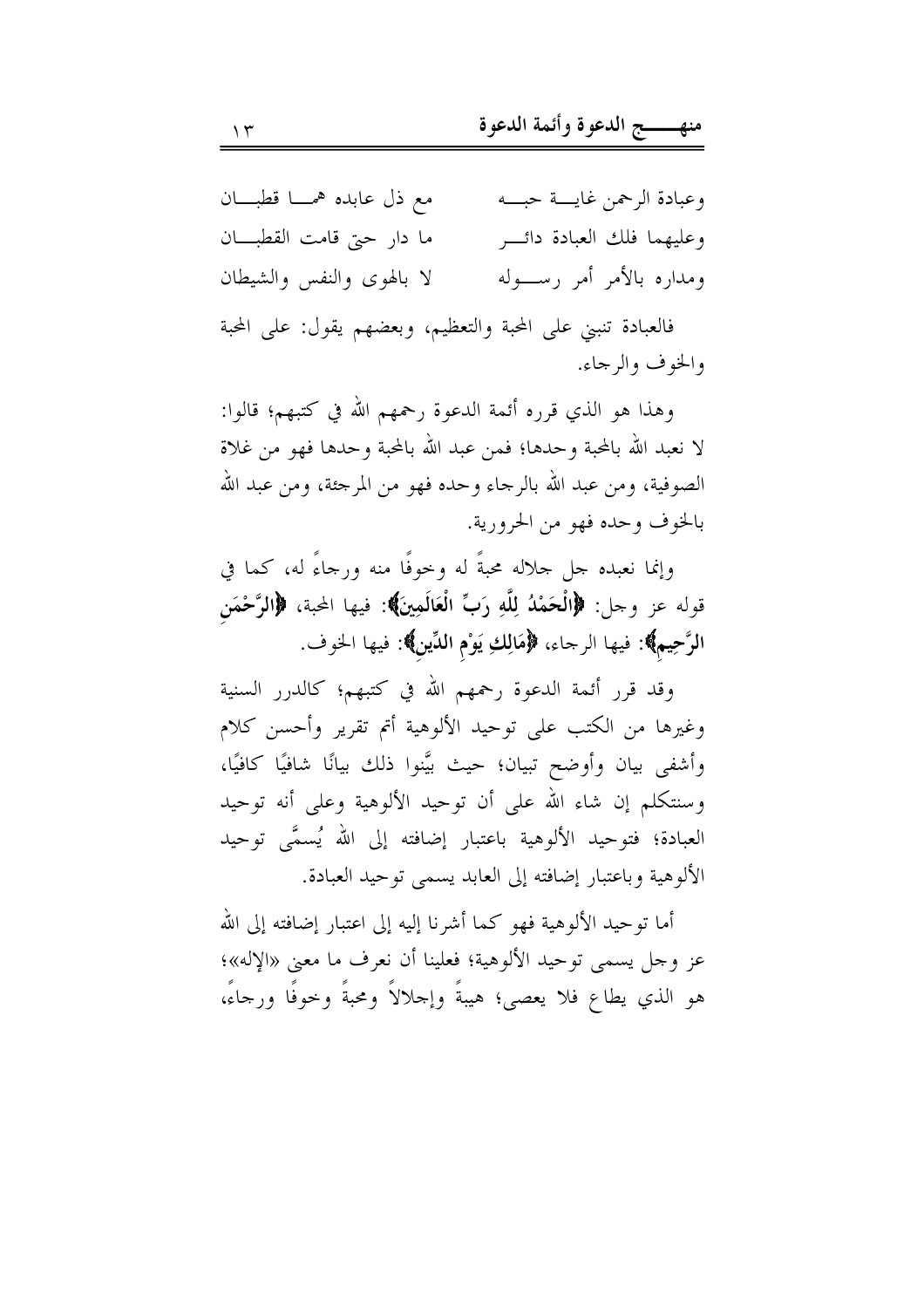وهل يسمى «إله» غير الله.

الجواب: نعم؛ لقوله عز وجل: ﴿وَمَنْ يَلاْعُ مَعَ اللَّهِ إِلَهًا آَخَرَ لَا بُوْهَانَ لَهُ بِهِ﴾ الآية [سورة المؤمنون: الآية: ١١٧]، وقال عز وجل: ﴿أَئِفْكًا آَلِهَةً دُونَ اللَّهِ تُرِيدُونَ﴾ [سورة الصافات]، وقال عز وحل في سورة الأعراف عن قوم موسى ألهم قالوا: ﴿اجْعَلْ لَنَا إِلَهًا كَمَا لَهُمْ آلِهَةٌ قَالَ إِنَّكُمْ قَوْمٌ تَجْهَلُونَ﴾ [سورة الأعراف].

كما جاء في حديث أبي واقد الليثي لما مرَّ مسلمة الفتح ورأوا ذات أنواط؛ قالوا: يا رسول الله: احعل لنا ذات أنواط كما لهم ذات أنواط، قال: «الله أكبر قلتم والذي نفسي بيده كما قال بنو إسرائيل لموسى ﴿اجْعَلْ لَنَا إِلَهًا كَمَا لَهُمْ آَلِهَةٌ قَالَ إِنَّكُمْ قَوْمٌ تَجْهَلُونَ﴾» [سورة الأعراف]؛ قَال الله عز وحل: ﴿إِنَّ هَؤُلَاء مُتَبَّرٌ مَا هُمْ فِيهِ وَبَاطِلٌ مَا كَانُوا يَعْمَلُونَ﴾ [سورة الأعراف]؛ فلما طَلبوا أن يتبركوا بالشحر ويعلقوا سلاحهم بالشحر تبرُّكًا سماها آلهةً؛ قال: «قلتم والذي نفسي بيده كما قالت بنو إسرائيل لموسى: اجعل لنا إلهًا كما لهم آلهة، قال: إنكم قومٌ تجهلون».

ولكن تسمية المشركين «آلهة» للآلهة الباطلة لا يعطيها حق الألوهية؛ لقول الله تعالى في «اللات والعزى ومناة».

قال عز وحل: ﴿إِنْ هِيَ إِلَّا أَسْمَاءٌ سَمَّيْتُمُوهَا أَنْتُمْ وَآَبَاؤُكُمْ مَا أَنْزَلَ اللَّهُ بِهَا مِنْ سُلْطَاَنٍ﴾... اَلآية. [سورة النجم، الآية: ٢٣]، وقال عن هود: ۗ ﴿أَتُجَادِلُونَنِي فِي أَسْمَاء سَمَّيْتُمُوهَا أَنْتُمْ وَآَبَاؤُكُمْ مَا نَزَّلَ اللَّهُ بهَا مِنْ سُلْطَانٍ﴾ [سورة الأعرافُ، الآية: ٧١].

فعلى هذا علمنا أن الإله هو المألوه المعبود؛ فمن ألَّهَ الله وحده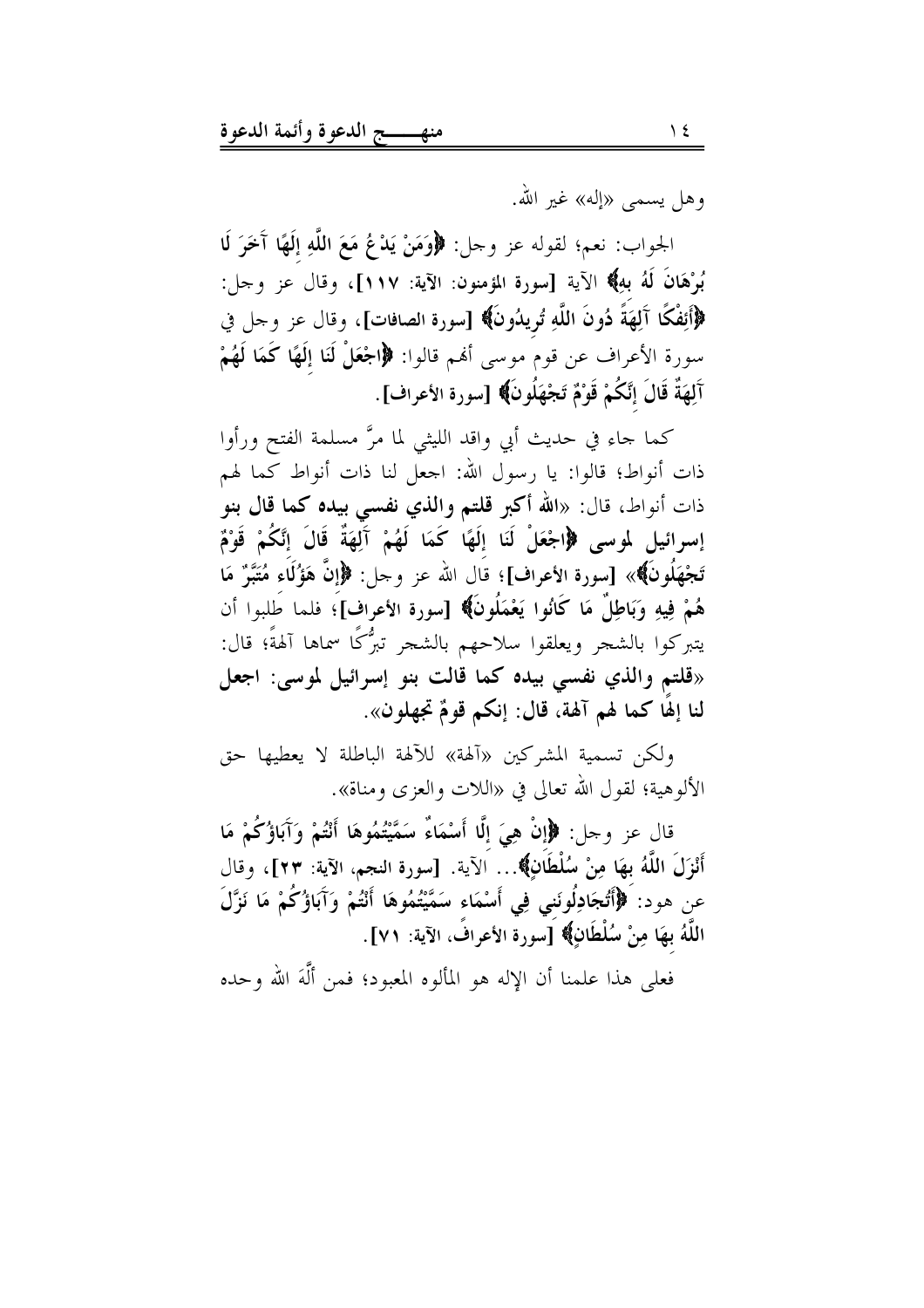فقد عبده، ومن ألَّه الله وألَّه غيره فإنه أشرك في ألوهيته مع الله؛ سواء أَلَّه ملكًا أو نبيًا أو ميتًا أو شجرًا أو حجرًا، فإذاً إذا عرفنا معنى الإله عرفنا النفي والمنفي؛ فأنت أيها المسلم يجب عليك أن تعرف ما نفيت في «لا إله»؛ لأنه يوجد من يقول: «لا إله» معناه لا قادر على الاختراع إلا الله، وهذا رَدَّه أئمةُ الدعوة، وهو قول الأشاعرة ونحوهم؛ قالوا: لا قادر إلا الله. معناه: ألهم يقرُّون بتوحيد الربوبية؛ فيدخل في التوحيد على قولهم هذا من يدعو غير الله، ومن يذبح لغير الله يكون ليس بمشرك إذا قلنا: «لا قادر إلا الله»؛ فقد أقر هذا المشركون فلم ينفعهم؛ قال الله عز وحل: ﴿وَلَٰٓئِنْ سَأَلْتَهُمْ مَنْ حَلَقَ السَّمَاوَاتِ وَالْأَرْضَ لَيَقُولُنَّ اللَّهُ﴾... الآية. [سورة لقمان، الآية: ٢٥]، وقال عز وحل: ﴿قُلْ لِمَنِ الْأَرْضُ وَمَنْ فِيهَا إِنْ كُنْتُمْ تَعْلَمُونَ \* سَيَقُولُونَ لِلَّهِ قُلْ أَفَلَا تَذَكَّرُونَ \* قُلْ مَنْ رَبُّ السَّمَاوَاتِ السَّبْعِ وَرَبُّ الْعَرْشِ الْعَظِيمِ \* سَيَقُولُونَ لِلَّهِ قُلْ أَفَلَا تَتَّقُونَ \* قُلْ مَنْ بيَدِهِ مَمَلكُوتُ كُلِّ شَيْء وَهُوَ يُجيرُ وَلَا يُجَارُ عَلَيْهِ إنْ كُنْتُمْ تَعْلَمُونَ \* سَيَقُولُونَ لِلَّهِ قُلْ فَأَنَّى تُسْحَرُونَ﴾ [سورة المؤمنون، الآية: ٨٤–٨٩]؛ فهم مقرُّون بأنه لا قادر إلى الله.

ولهذا لما قال لهم النبي ﷺ: «قولوا لا إله إلا الله تفلحوا». قال الله عنهم في سورة «ص» أنهم قالوا: ﴿أَجَعَلَ الْأَلِهَةَ إِلَهًا وَاحِدًا إِنَّ هَذَا لَشَىّٰهٌ عُجَابٌ \* وَانْطَلَقَ الْمَلَأُ مِنْهُمْ أَنِ امْشُوا وَاصْبِرُوا عَلَى آَلِهَتِكُمْ إِنَّ هَذَا لَشَيْءٌ يُرَادُ \* مَا سَمِعْنَا بهَذَا فِي الْمِلَّةِ الْآَخِرَةِ إِنْ هَذَا إلَّا اخْتِلَاقَ﴾؛ فليس معناه أنه لا قادر عَلى الاحتراع إلا الله؛ ولكن مَعناه: لا مألوه ولا معبود بحقٍّ إلا الله.

فيه أيضًا طائفة من المتكلمين يقولون: المنفيُّ كليٌّ لا وجود له في الخارج إلا المثبت وهو الله. وقد ردَّ عليهم أئمة الدعوة ومن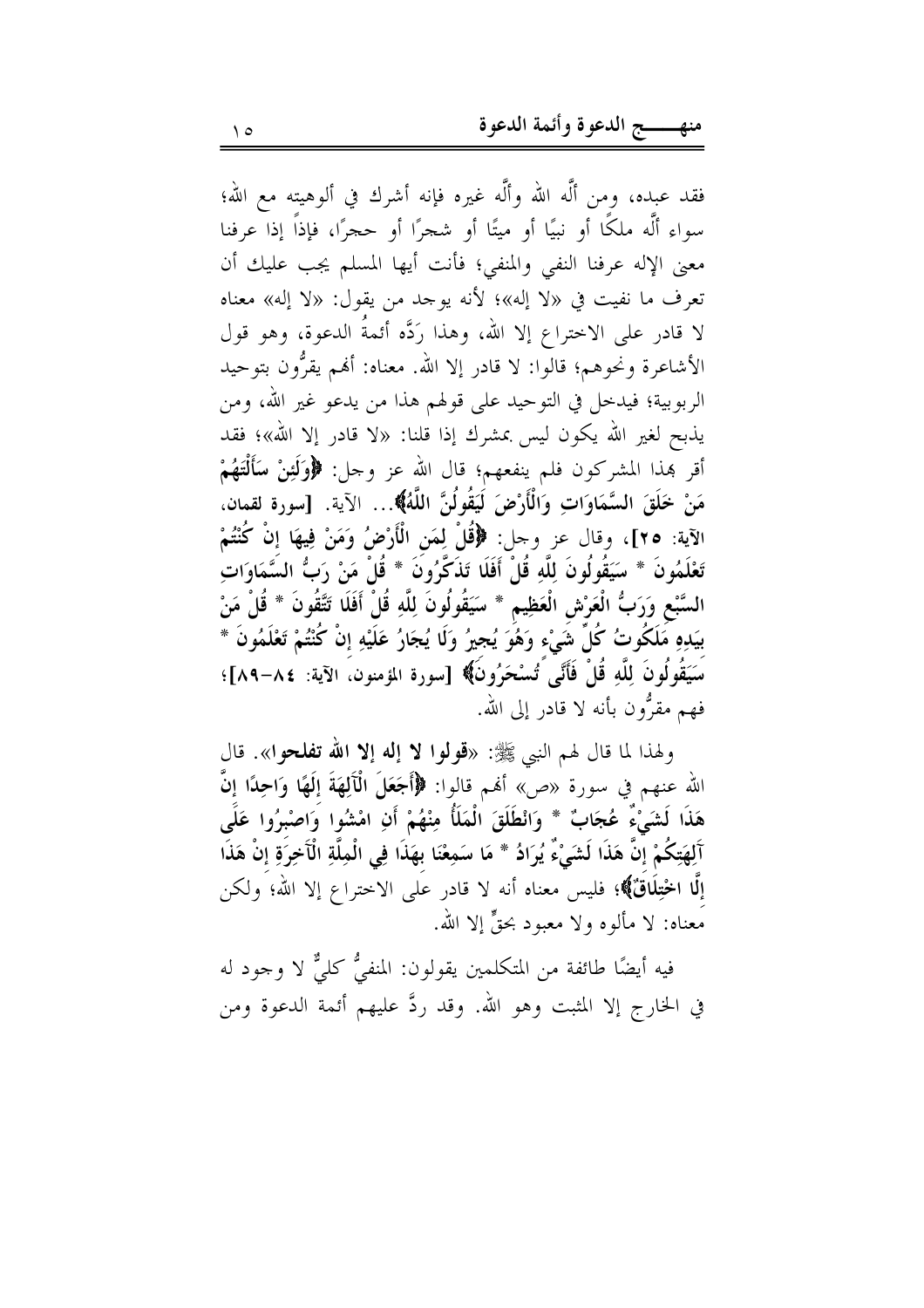تقدم من العلماء.

أيضًا قال بعضهم: إنه «لا إله موجود إلا الله»؛ فهؤلاء قالوا: كل ما في الوجود هو الله. فغلاة المتصوفة والاتحادية وأهل الوحدة ونحوهم قالوا: كل ما في الوجود هو الله؛ إن عبدت شجرًا فهو الله، وإن عبدت شخصًا فهو الله، وإن عبدت مخلوقًا فهو الله، كل الوجود هو الله، فلا إله إلا الله، كل الوجود هو الله، وهذا أيضًا بين أئمة الدعوة , حمهم الله خطأ؛ هؤلاء قالوا لابد أن نقول «لا إله موجود حق إلا الله»؛ لأن هذا يبين معنى ما قلنا أولاً.

لابد أن تعرف أن هناك آلهة تعبد من دون الله؛ لكنها آلهة باطلة؛ فالإله اسم جنس يطلق على المعبود بحق والمعبود بباطل؛ ولكنه غلب على المعبود بحق؛ فهو لا يطلق إلاَّ على الله؛ فهؤلاء عبدوا غير الله وزعموا ألهم ما أشركوا في عبادة الله؛ لأسباب عدم معرفتهم لمعنى «الإله» الذي نفوا، على هذا نعرف أنه «لا إله» لا معبود بحق إلا الله.

فلو قال إنسان: أنا لما أقول «لا إله» قبل أن أقول «إلا الله» أنفي جميع «الآلهة»؟

الجواب: هذا ليس بصحيح؛ أئمة الدعوة بيَّنوا خطأ هذا وقالوا: إذا قلت: «لا إله» فأنت ما تنفي الإله الحق؛ ما تنفي جميع الآلهة؛ تنفي الآلهة الباطلة.

فإبراهيم عليه الصلاة والسلام حينما قال: ﴿إِنَّنِي بَوَاءٌ مِمَّا تَعْبُدُونَ﴾ هل تبرأ من عبادته لله.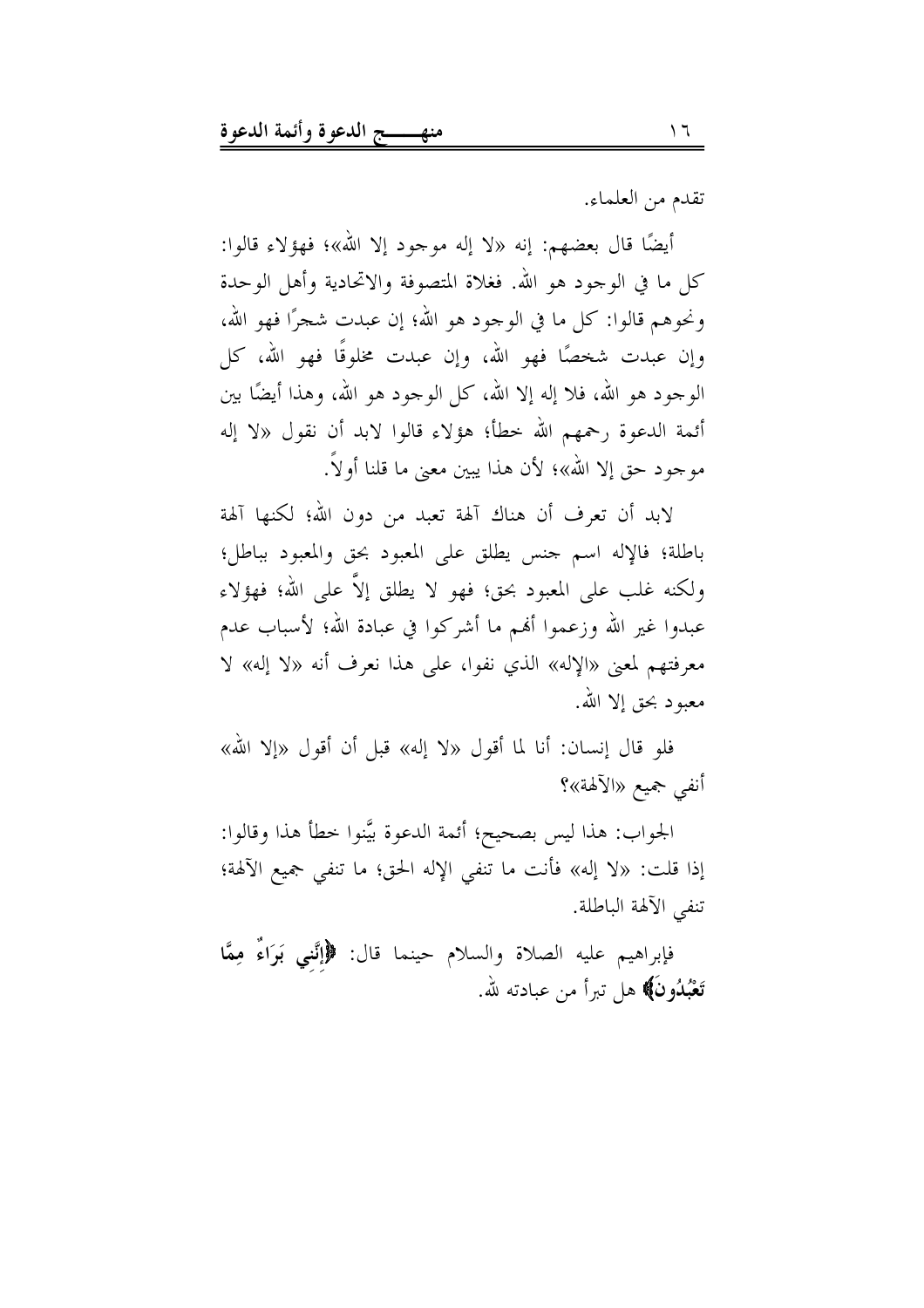– الجواب: لم يتبرأ من عبادته لله؛ بل تبرأ من الآلهة الباطلة؛ فأئمة الدعوة رحمهم الله بيَّنوا أنك إذا نفيت فأنت تنفى الآلهة الباطلة قبل أن تقول: «إلا الله»؛ فأنت في الأصل ما نفيت ألوهية الله؛ لأن ربوبية الله عز وحل قد فطر عليها الخلق، والمشركون يعرفون الله ولا أنكره إلا نزر قليل ممن كابر وعاند من بني آدم.

فالمشركون الذين نزل القرآن بشركهم وكفرهم واستبيحت دماؤهم وأموالهم، وإذا ماتوا على ذلك- نسأل الله السلامة والعافية– فهم من الخالدين في النار، يعترفون بربوبية الله وبألوهية الله؛ لكنهم ما أفردوه بالألوهية؛ كما في تلبيتهم «لبيك اللهم لبيك، لبيك لا شريك لك إلا شريكًا هو لك، تملكه وما ملك»؛ أي أن هذا الشريك تحت قهرك ولكنهم أشركوا في هذه التلبية؛ فعلينا أن ننتبه لهذه المسألة؛ وهي أن المنفي هي الآلهة الباطلة فقط.

وقد ذكر الشيخ عبد الرحمن بن حسن عن ابن القيم رحمه الله تعالى أن المستثنى وهو «إلا الله» مخرج من المستثنى منه؛ أي من «لا إله» ومن حكمه أيضًا، وربما البعض يقرؤها ولا يَدْر ما معنى ذلك، أنا أريد أن نتأملها الآن، وإذا رحع الواحد منا يفتح كتاب فتح المحيد ويقرؤها من كلام ابن القيم المستثنى في «لا إله إلا الله»؛ يقول رحمه الله: مخرج المستثنى منه؛ أي من الآلهة الباطلة ومن حكمه أيضًا.

أما توحيد الألوهية فهو توحيد الإله؛ وهو كلام فيه بسط وتفصيل لأئمة الدعوة رحمهم الله.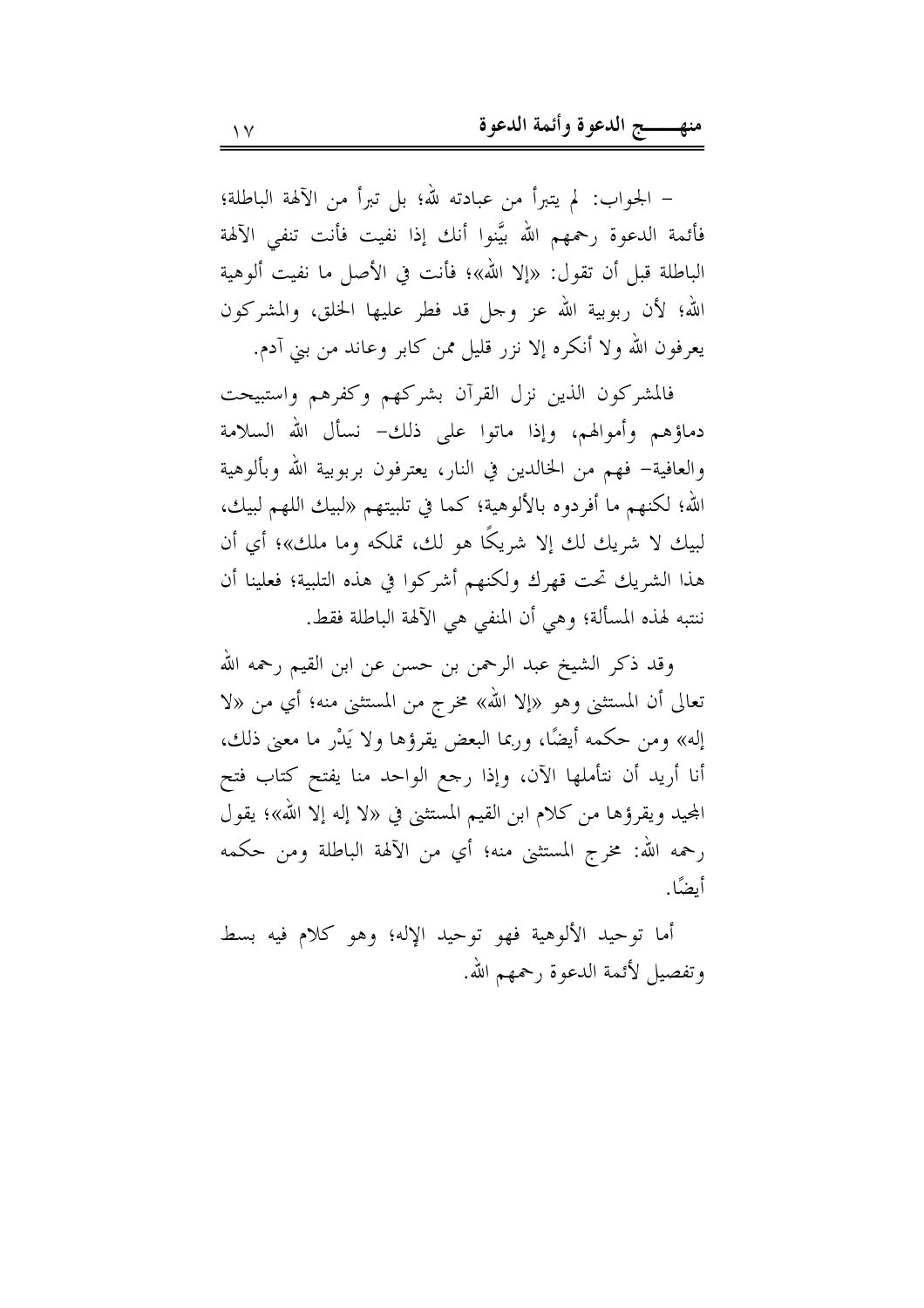فعلينا أن نعرف معنى «الإله»، وما أوقع من وقع في الشرك وعبادة غير الله إلا لأسباب عدم معرفتهم لمعنى الإله؛ لو قلت لأحدهم– الذي يعبد الحسين أو البدوي: قل لا سيد إلا الله. فقد يتوقف؛ لكن لو قلت له: قل «لا إله إلا الله». قال: «لا إله إلا الله»؛ لأنه لا يعرف معنى «الإله»؛ أما المشركون الأولون فإنهم يعرفون معنى «الإله»؛ لما قال لهم رسول الله: قولوا: «لا إله إلا الله». قالوا: ﴿أَجَعَلَ الْآلِهَةَ إِلَهًا وَاحِدًا﴾.

أما مشركو زماننا وهم أغلظ شركًا من الأولين يقول: يا عبد القادر، يا أحمد البدوي، يا حسين، يا زينب؛ يناديهم من دون الله؛ تقول: قل «لا إله إلا الله». يقول عشر مرات: «لا إله إلا الله»، وهو يسأل ويدعو غير الله ويذبح لهم؛ لأنه ما عرف معنى الإله، لو قلت له: لا سيد إلا الله، ربما أنه يمتنع؛ فإلهم غيروا اللفظ وقالوا: إنه سيد؛ إنه ولي؛ فالاعتقاد واحد؛ فالذي يعتقده الأولون في «الإله» هو الذي يعتقده مشركو زماننا في الولي والسيد.

أما توحيد العبادة فهو توحيد الألوهية؛ ولكنه يسمى توحيد العبادة باعتبار إضافته إلى العابد، والعبادة هي التذلل والخضوع والاستسلام؛ كما أشرنا إليه في قول ابن القيم رحمه الله: وعبادة الرحمن غايسة حبسه مع ذل عابده همسا قطبان وعليهما فلك العبادة دائسر مسمعا دار حتى قامت القطبان

فالمنافق يعبد الله لكنه لا يحب الله يريد شيئًا من الدنيا فقط؛ ولكن الشأن كل الشأن في عبادته مع الخضوع له والذل له ظاهرًا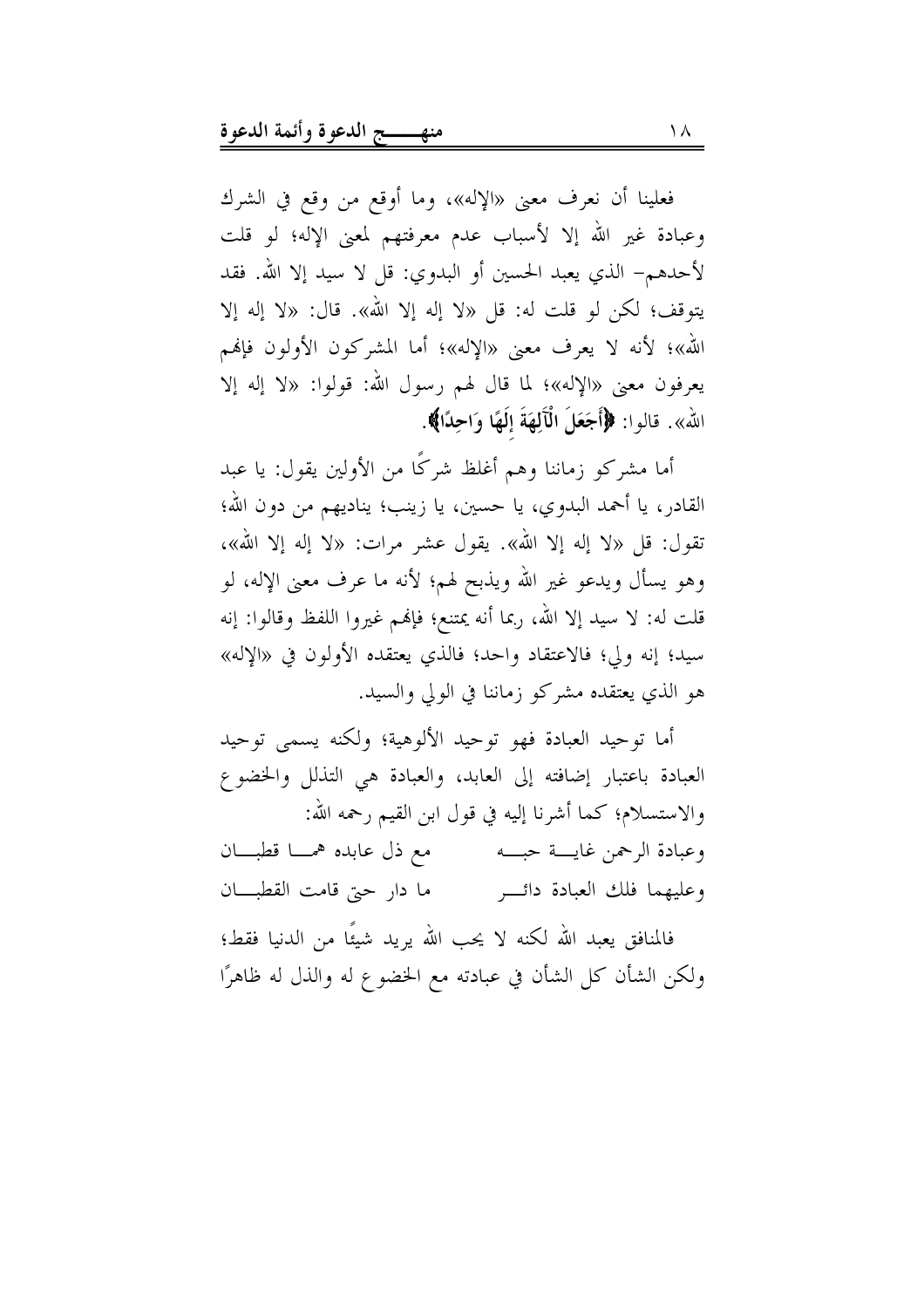وباطنًا، ومحبَّته ظاهرًا وباطنًا من أنواع العبادة، وأحلَّ أنواع العبادة؛ بل هو العبادة «الدعاء» كما جاء في الحديث: «**الدعاء هو العبادة**». وسنتكلم إن شاء الله على أن الدعاء عبادة وقربة لله عز وجل، وهو نوعان: مشروع، وبدعة؛ ولو كان حالصًا لله.

– النوع الثاني: شرك بعبادة الله: وهو مساواة غير الله مع الله فيما هو من خصائص الله، أو دعاء غير الله مع الله فيما هو من خصائص الله.

– النوع الثالث: دعاء مباح؛ هو دعاء الحي الحاضر القادر، ودعاء الميت؛ وهذا أبينه إذا وصلت إليه.

– فالأول: دعاء عبادة؛ وهو على نوعين: دعاء عبادة ودعاء مسألة؛ فدعاء العبادة ما جاء في حديث أبي سعيد أن موسى قال: يا رب علمني شيئًا أذكرك وأدعوك به. قال: يا موسى قل «لا إله الا الله».

فدعاء العبادة أكمل من دعاء المسألة؛ لماذا؟ لأنه ليس فيه طلب وإنما هو عبادة محضة؛ كقول: «لا إله إلا الله» وسائر العبادات من صلاة وصيام ونحو ذلك، ودعاء الطلب فيه شيء أكمل من شيء؛ فدعاء الله عز وجل في أمور الدين أكمل من الدعاء لأمور الدنيا، والكل عبادة؛ فإذا دعوت الله عز وجل لأمور دينك فهو أفضل، وإذا دعوت الله في أمور دنياك فهو عبادة، حيّ لو سألت الله عز وجل ملحًا لعشائك، أو تدعو أن ييسر «شسع» نعلك وربطه إذا انقطع فأنت في عبادة، كما قال الله عز وحل لما ذكر الأنبياء: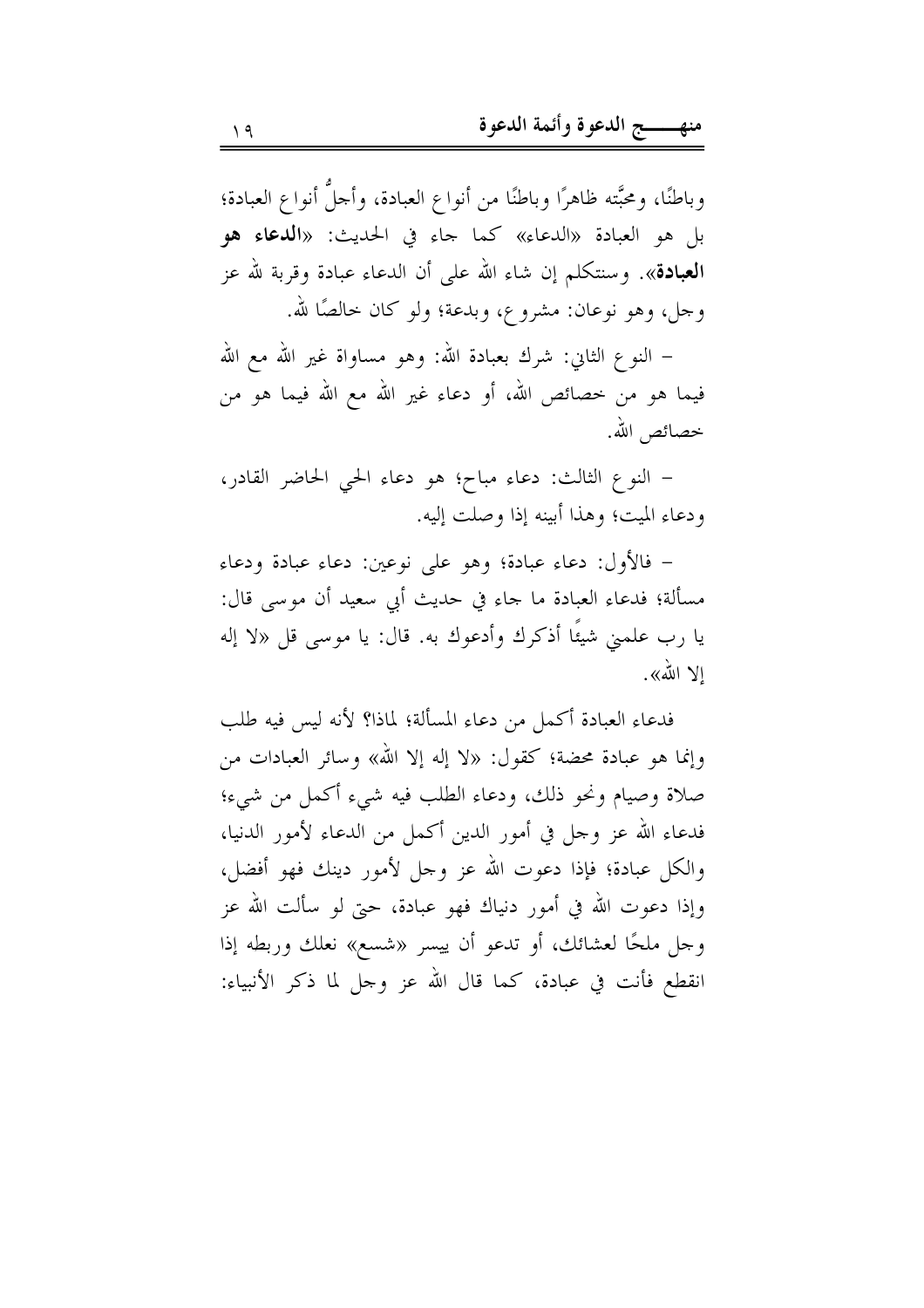﴿وَأَيُّوبَ إِذْ نَادَى رَبَّهُ أَنِّي مَسَّنِيَ الْضُرُّ وَأَنْتَ أَرْحَمُ الرَّاحِمِينَ \* فَاسْتَجَبْنَا لَهُ فَكَشَفْنَا مَا بِهِ مِنْ ضُرٍّ وَآتَيْنَاهُ أَهْلَهُ وَمِثْلَهُمْ مَعَهُمْ رَحْمَةً مِنْ عِنْدِنَا وَذِكْرَى لِلْعَابِدِينَ﴾ [سورة الأنبياء، الآية: ٨٣، ٨٤]؛ إلا قوله عز وحل: ﴿إِنَّهُمْ كَاْنُوا يُسَارِعُونَ فِي الْخَيْرَاتِ وَيَدْعُونَنَا رَغَبًا وَرَهَبًا وَكَانُوا لَنَا خَاشِعِينَ﴾ [سورة الأنبياء]؛ فالدعاء فيه رغبة ورهبة، هذا عبادة ومن أحلِّ العبادات؛ كما جاء في الحديث: «**الدعاء هو** العبادة».

وأما الدعاء الذي هو بدعة، فهو دعاء الله عند القبور؛ كأن يقف عند القبر، ويسأل الله جل وعلا؛ يقول: «يا الله اللهم اغفر لى» عند القبور؛ قاصدًا الدعاء في المقبرة وعند القبر؛ ليس أنه لما دخل لتشييع جنازة دعا الله؛ إنما ذهب عند القبر ودعا؛ لعله أن يستجاب له؛ فهذا دعاء لله؛ لكن قصد الدعاء عند القبور بدعة.

ومن الدعاء الذي ليس بمشروع التوسُّل بجاه الأنبياء؛ كقول: «اللهم إني أتوسل إليك بجاه نبيك»، هذا ليس بشرك؛ لكنه ليس بمشروع؛ كما بين ذلك أئمة الدعوة رحمهم الله وغيرهم من العلماء؛ أنه لا يجوز؛ لأنَّ التَّوَسُّلَ بالدعاء حائزٍ، والتوسُّل بالذَّوات لا يجوز؛ التوسُّلُ بالدعاء جائز .

كما جاءِ عن عمر: «إنا كنا نتوسل إليك بنبينا فتسقينا، وإنا نتوسل إليك بعم نبينا فاسْقِنا»؛ أي: بدعائه؛ فهذا جائز، أما التوسُّلُ بالذوات فهو لا يجوز، وإذا كان بالدعاء من حي حاضر تطلب منه أن يدعو لك؛ لأنه من التوسل الذي جاء به بعض الأحاديث؛ أن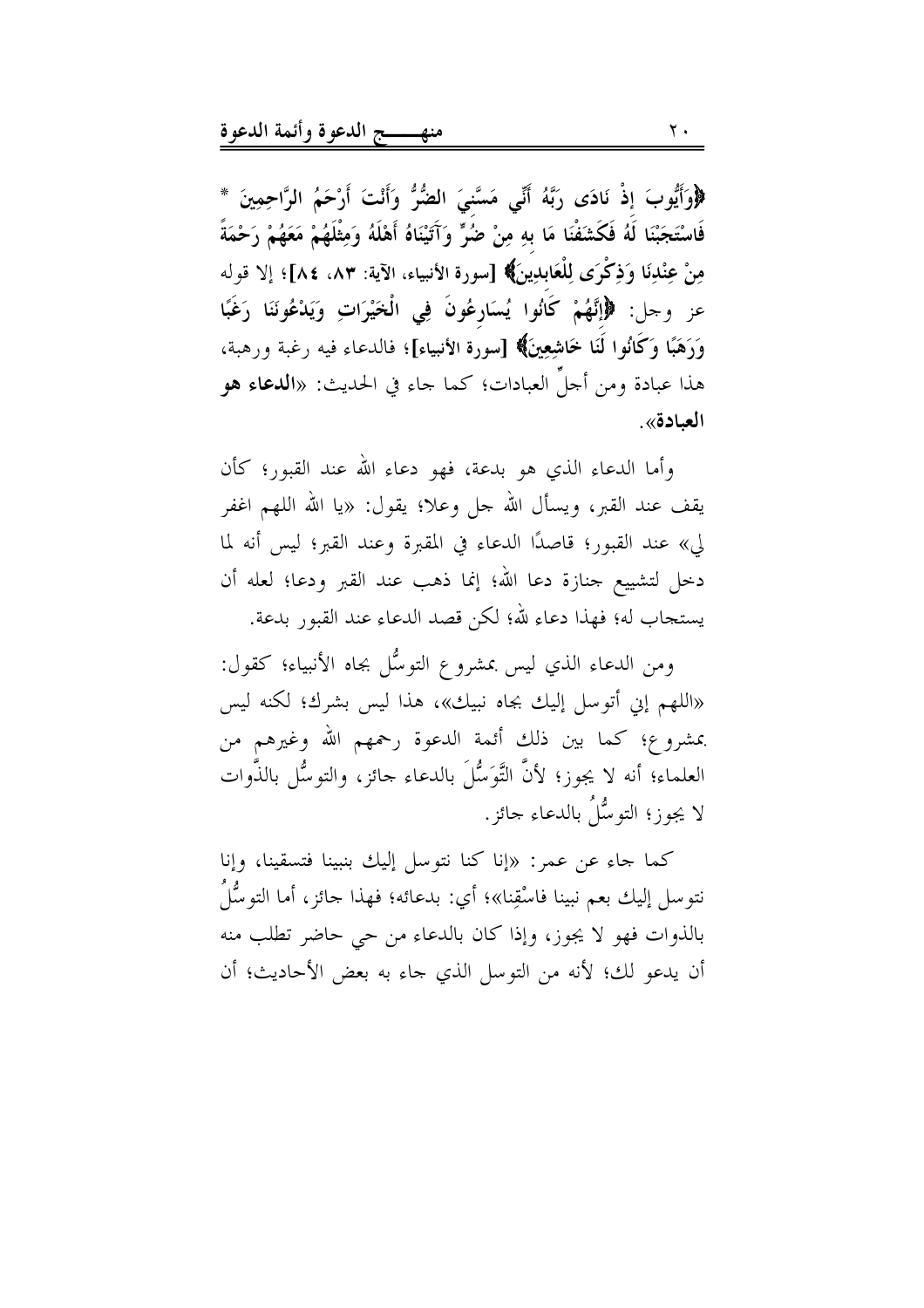تطلب من أحد أن يدعو الله لك فهذا أيضًا جائز .

أما التوسل بالأعمال الصالحة، كما جاء في حديث «أن ثلاثة من بني إسرائيل دخلوا الغار فانطبقت عليهم صخرة من الغار فتوسلوا إلى الله بصالح أعمالهم...» فهذا أيضًا حائز؛ وإن كان بعض الشراح يقول: إنه لا ينبغي للإنسان أن يدلي على الله بعمله؛ فالأفضل أن يعمل العمل الصالح، ولا يطلب جزاءه من الله في الدنيا.

أما الدعاء الذي هو من الشرك الأكبر فسؤال غير الله فيما هو من خصائص الله، وقد بيَّن أئمة الدعوة رحمهم الله في كتبهم دعاء غير الله؛ كأن يقول: يا رسول الله، يا حسين، يا عبد القادر، يا فلان، يا فلان؛ يدعو ميتًا أو يدعو غائبًا أو حاضرًا حيًا بشيء لا يقدر عليه إلا الله؛ فسواء دعا ميتًا أو دعا غائبًا أو دعا حيًا حاضرًا، لكنه دعاه بشيء وطلب منه شيئًا لا يقدر عليه إلا الله– فهذا أيضًا شرك أكبر؛ لماذا؟ لأنه دعاء معه طلب؛ تقول: يا رسول الله أزل شِدَّتي، يا حسين فرج كربتي؛ هذا من الشرك الأكبر والذنب الذي لا يغفر لمن مات عليه، قال الله تعالى: ﴿إِنَّ اللَّهَ لَا يَغْفِرُ أَنْ يُشْرَكَ بِهِ وَيَغْفِرُ مَا دُونَ ذَلِكَ لِمَنْ يَشَاءُ﴾ [سورة النساء، الآية: ٤٨]، كما قال الله عز وجل: ﴿وَمَنْ يَدْعُ مَعَ اللَّهِ إِلَهًا آَخَرَ لَا بُرْهَانَ لَهُ بِهِ﴾ [سورة المؤمنون، الآية: ١١٧]، وأين له بالبرهان! من أين له أن يأتي بالبرهان! قال عز وحل: ﴿وَمَنْ يَدْعُ مَعَ اللَّهِ إِلَهًا آَخَرَ لَا بُرْهَانَ لَهُ بِهِ فَإِنَّمَا حِسَابُهُ عِنْدَ رَبِّهِ إِنَّهُ لَا يُفْلِحُ الْكَافِرُونَ﴾ [سورة المؤمنون، الآية: ١١٧]، وقوله عز وحل: ﴿وَمَنْ أَصَلُّ مِمَّنْ يَدْعُو مِنْ دُونِ اللَّهِ مَنْ لَا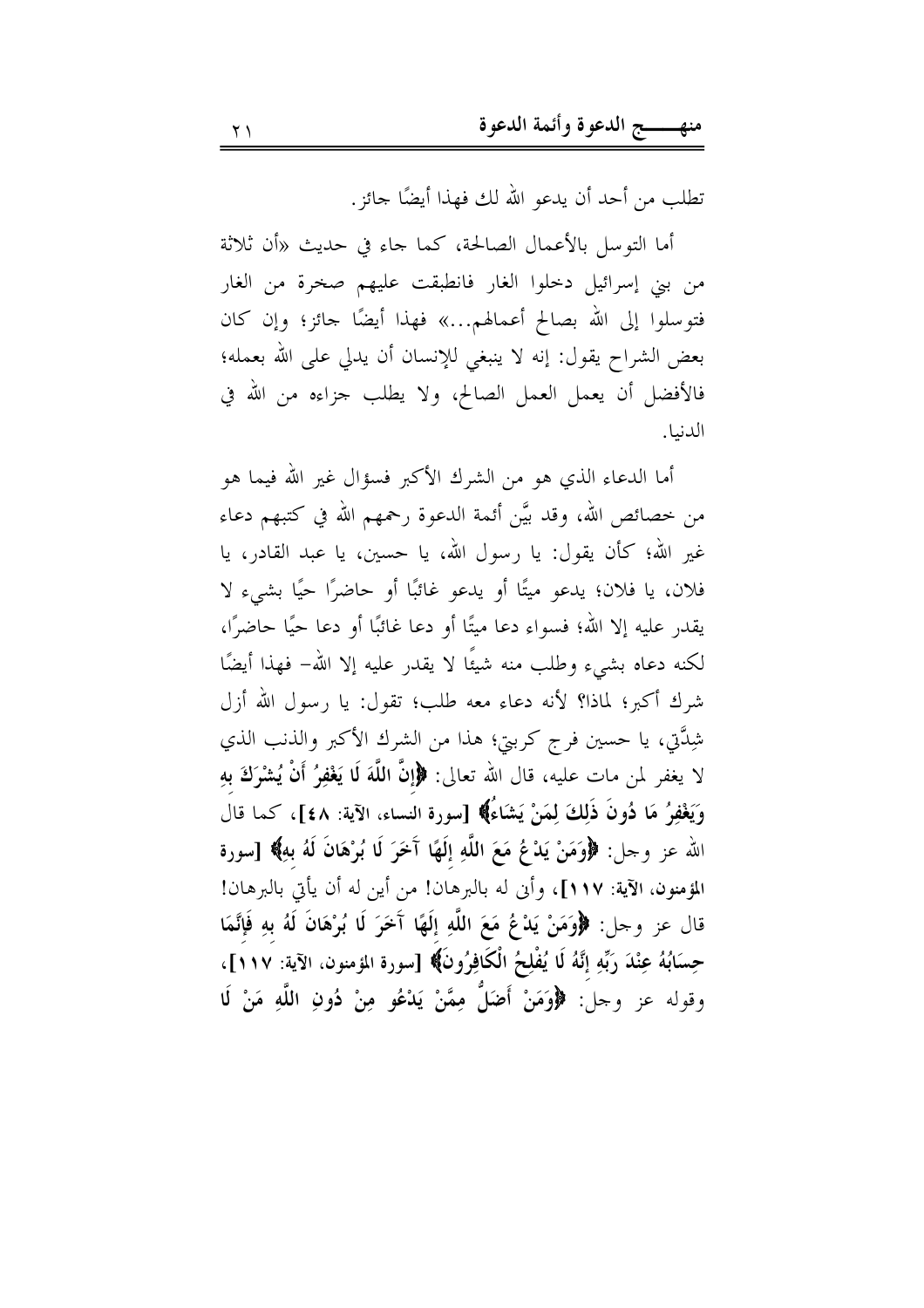يَسْتَجِيبُ لَهُ إلَى يَوْمِ الْقِيَامَةِ وَهُمْ عَنْ دُعَائِهِمْ غَافِلُونَ \* وَإِذَا حُشِرَ النَّاسُ كَانُوا لَهُمْ أَعْدَاءً وَكَانُوا بِعِبَادَتِهِمْ كَافِرِينَ﴾ [سورة الأحقاف، الآية: ٥، ٦].

ومما يدل على أن الدعاء عبادة أن الله عز وحل أمر به فقال: ﴿وَقَالَ رَبُّكُمُ ادْعُوني أَسْتَجِبْ لَكُمْ إِنَّ الَّذِينَ يَسْتَكْبِرُونَ عَنْ عِبَادَتِي سَيَدْخُلُونَ جَهَنَّمَ دَاخِرِينَ﴾ [سورة غافر]؛ أعوذ بالله من جهنم؛ نعوذ بالله من الموت على الكفر وعلى الشرك؛ كما قال ابن القيم رحمه الله:

والله ما حوفي الذنوب وإنما لعلى سبيل العفو والغفسران لكنما أخشى انسلاخ القلب تحكيم هذا الوحى والقسرآن

فالمخوف الموت على الكفر والمعاصي بريد إلى ذلك، والتساهل والميل إلى الشهوات من وسائل ذلك، نسأل الله السلامة والعافية؛ فالدعاء إذا كان معه طلب دعاء الميت ودعاء الغائب ودعا بأمر لا يقدر عليه إلا الله؛ كأن يقول: «يا فلان أصلح قلبي»؛ يطلب منه أن يترل الهداية في قلبه– فهذا شرك أما إن قال: «أصلح قلبي»، «كن سببًا في هدايتي»؛ يعني بيِّن لي واقرأ على آيات– هذا ليس شرك؛ إنما الشرك أن يطلب منه أن ينزل الهداية في قلبه، والله عز وجل يقول: ﴿إِنَّكَ لَا تَهْدِي مَنْ أَحْبَبْتَ وَلَكِنَّ اللَّهَ يَهْدِي مَنْ ىشاء**ُ)**.

– وأما النوع الثالث: فهو الدعاء المباح؛ وهو مناداة الحي؛ يعني أن تقول: «يا فلان، احمل معي هذا»، أو: «تعال أريك حاجة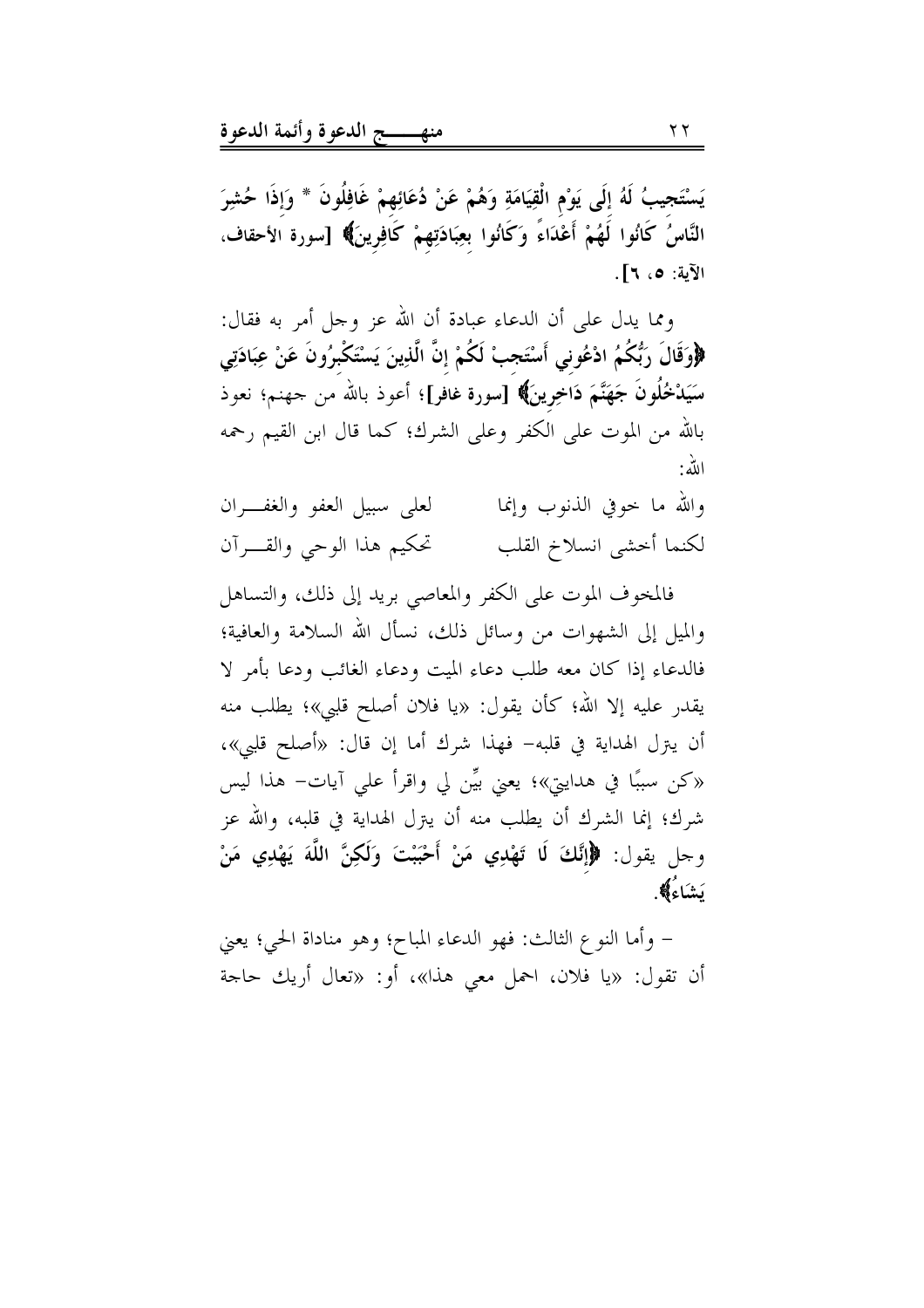معي»؛ هذا لا بأس به؛ أما دعاء الميت فكيف يكون مباحًا!

– الجواب: إذا نادي الميت بدون طلب ورغبة ورهبة؛ كما جاء في الحديث أن النبي ﷺ نادى قتلى بدر من الكفار وقال لهم: «يا أهل القليب، يا عتبة بن ربيعة، يا شيبة بن ربيعة» على قوله: «هل وجدتم ما وعدكم ربكم حقًا؛ فإني وجدت ما وعدني ربي حقًا». ما هو الفرق إذا أردنا أن نرد على من استدل هذا على دعاء الأموات؟!

– الجواب: الفرق بين دعاء الأموات الذي هو شرك، والدعاء الذي هو مجرد– أن الأول دعاء فيه طلب، وهذا ليس فيه طلب؛ مثل: «السلام عليكم يا أهل القبور»؛ لم تطلب منهم شيئًا.

أما النوع الثاني: الذي هو الشرك الأكبر الذي تقدَّم ذكره فإنه دعاء وطلب برغبة ورهبة؛ يقول: «يا رسول الله، المدد»؛ هذا شرط، «يا حسين، الغوث الغوث»، «يا فلان فرج كربيّ»، «يا فلان أزل شدتي»؛ هذا يطلب منه.

فالفرق بين دعاء الميت وبين الجائز والممنوع أن الممنوع الذي هو من الشرك الأكبر والذنب الذي لا يغفر هو أن تدعوه وتطلب منه، والجائز دعاء ليس فيه طلب.

نسأل الله أن يعيننا على ذكره وشكره وحسن عبادته، وصلى الله وسلم على نبينا محمد وعلى آله وصحبه أجمعين.

– جزى الله الشيخ خير الجزاء وجعل ما قاله في ميزان حسناته يوم القيامة، نستأذنه في عرض بعض الأسئلة: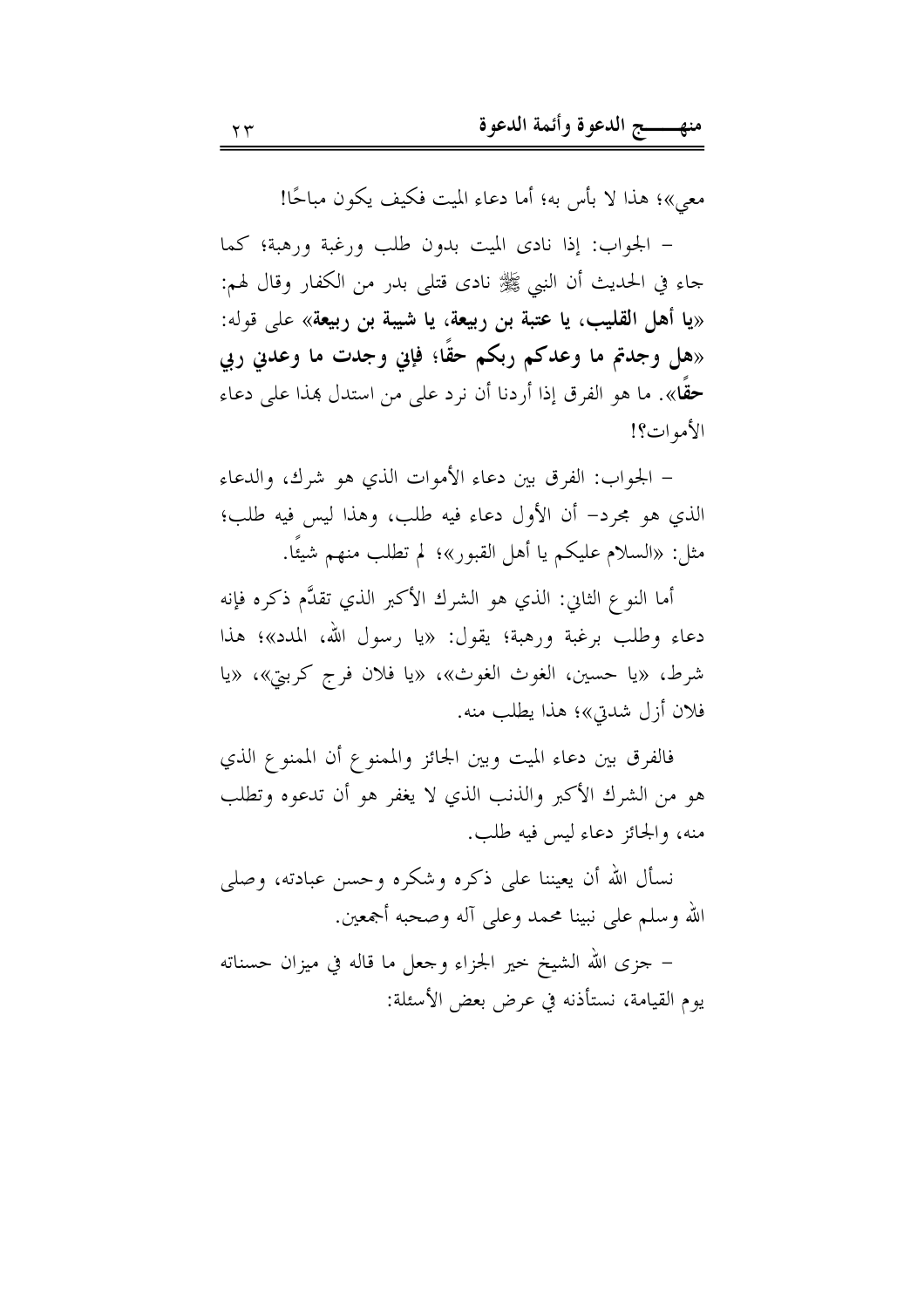– السؤال الأول يقول: يا شيخ، ما رأيكم في من يقول: إن دعوة الشيخ محمد بن عبد الوهاب دعوة للتفريق بين الناس؟

## \* \* \* \*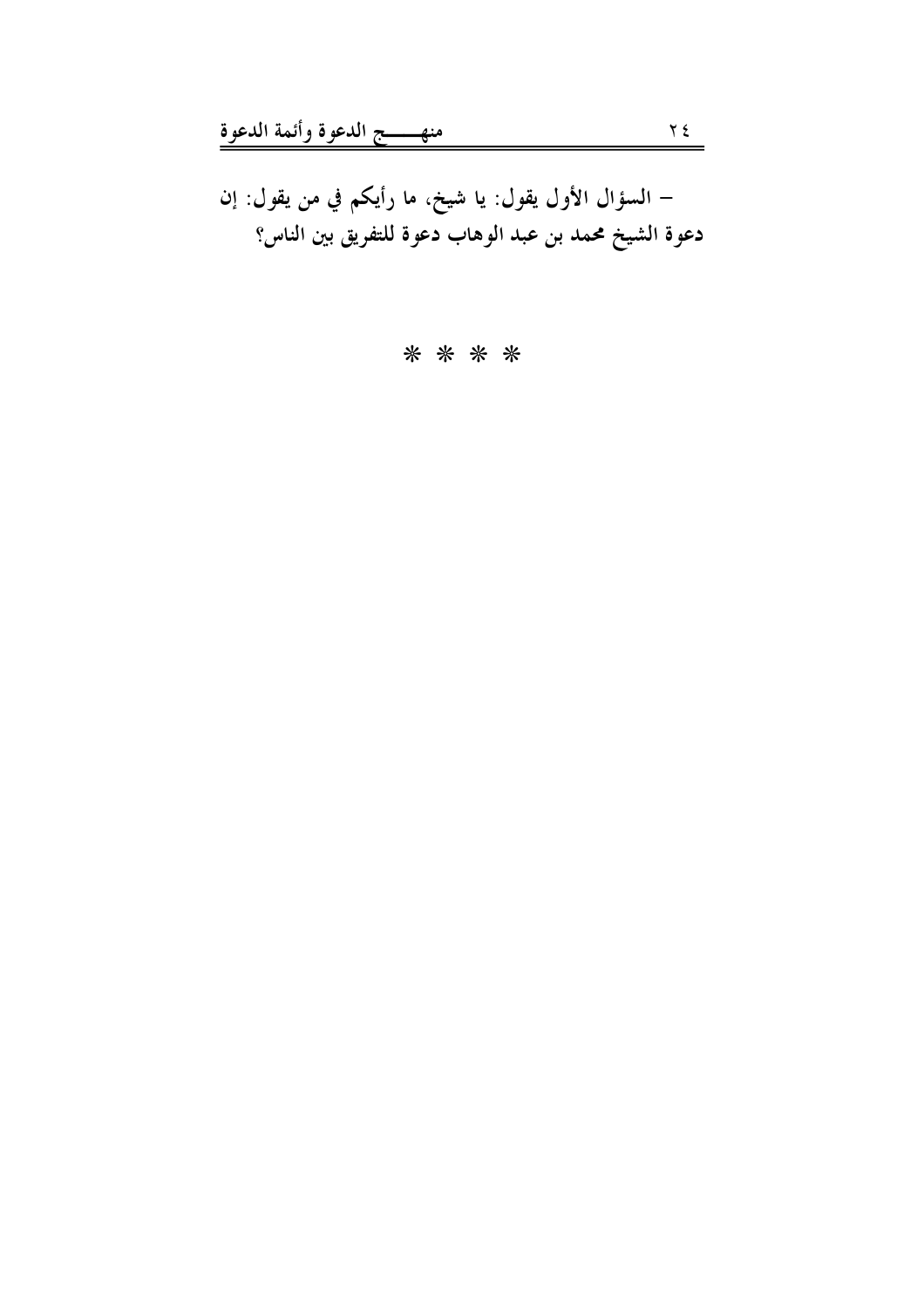بسم الله الرحمن الرحيم

الحمد لله رب العالمين ولا حول ولا قوة إلا بالله؛ هذا ليس بصحيح؛ حيث إن دعوة الشيخ حصل بسببها التوحيد واحتناب الشرك، حصل بسببها الأمن والأمان والخير والاجتماع والتآلف واجتماع الكلمة؛ فالقائل إذا كان جاهلاً فيكفيه جهله، وإن كان يعلم ويتعلم فإنه يعرف أن دعوة الرسل حصل فيها تفريق بين الحق والباطل؛ بين أولياء الله وأولياء الشيطان؛ فالشرع فَرَّق بالحق والعدل بين الرجل وامرأته بالطلاق؛ فالتفريق الذي في دعوة الشيخ من أجل نصر الله وإقامة دينه؛ فهذا حق يجب حبه ويجب نصره؛ قال الله عز وحل: ﴿وَالْمُؤْمِنُونَ وَالْمُؤْمِنَاتُ بَعْضُهُمْ أَوْلِيَاءُ بَعْض يَأْمُرُونَ بِالْمَعْرُوفِ وَيَنْهَوْنَ عَنِ الْمُنْكَرِ وَيُقِيمُونَ الصَّلَاةَ وَيُؤْتُونَ الزَّكَاةَ وَيُطِيعُونَ اللَّهَ وَرَسُولَهُ أُولَئِكَ سَيَرْحَمُهُمُ اللَّهُ﴾ الآية [سورة التوبة، الآية: ٧١]؛ قال الله حل وعلا: ﴿وَالْمُؤْمِنُونَ وَالْمُؤْمِنُونَ بَعْضُهُمْ أَوْلِيَاءُ بَعْضٌ﴾. . . الآية. [سورة التوبة، الآية: ٧١]، وقال قبلها فِي المنافقين: ﴿الْمُنَافِقُونَ وَالْمُنَافِقَاتُ بَعْضُهُمْ مِنْ بَعْضٍ يَأْمُرُونَ بِالْمُنْكَرِ ۚ وَيَنْهَوْنَ ۚ عَنِ الْمَعْرُوفِ ۚ وَيَقْبِضُونَ ۚ أَيْدِيَهُمْ ۖ نَسُوا اللَّهَ فَنَسيَهُمْ﴾... الآية. [سورة التوبة، الآية: ٦٧].

فدعوة الشيخ حق وهدى وحير وبركة؛ فيحب حبُّها؛ ولكن القائل إن كان جاهلاً فيطَّلع على مؤلفات أئمة الدعوة، وينظر ما تقر به عينه إن كان مؤمنًا.

– السؤال الثاني: ما هو رد فضيلتكم على من يقول أن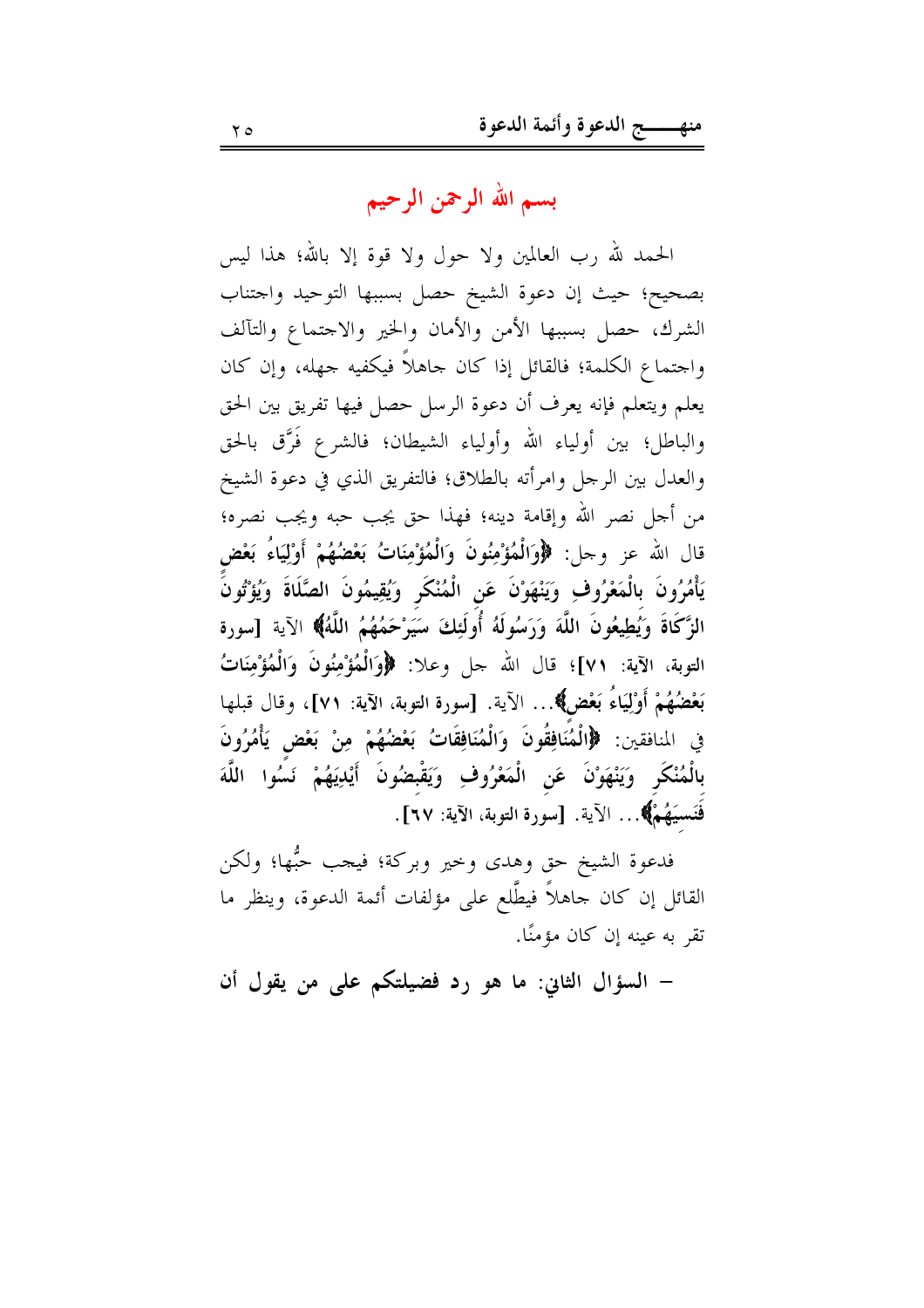التوحيد يمكن معرفته في عشر دقائق؛ فما عليك إلا معرفة من ربك ونبيك ودينك فقط؟

هذا ليس بصحيح؛ حيث إن النبي ﷺ أخذ عشر سنين يدعو إلى التوحيد قبل أن يدعو إلى باقي أركان الإسلام؛ فهذا مما يدل على عظم التوحيد وعلوٍّ قدره في الدين؛ فهو للقلب كالنفس للبدن؛ فالتوحيد كلما قرأ المسلم في كتبه ازداد انشراح صدْره للتوحيد واستنار قلبه وصار كالعطشان الذي يرغب في الماء البارد؛ فهو ماء بارد حلو، والذي يريد أن يعلم أنه ناقص في معرفة التوحيد وأنه لا يكفيه، الوقت القصير؛ فليقرأ في مدارج السالكين في منازل إياك نعبد وإياك نستعين؛ فإنه يعلم نقصه.

فالتوبة مثلاً: بعض الناس يتوب من ذنوبه ومعاصيه؛ فإن كانت التوبة من أحل مرض يرحو أن يشفى من مرضه، أو فقر يرحو أن يعطيه الله غني؛ فهذه ليست توبة صحيحة؛ بل التوبة الصحيحة أن يتوب خوفًا من الله عز وجل؛ ورجاءً لما عنده، مَن الذي بيَّن لنا هذا؟ بيَّن لنا هذا كتب التوحيد وغير ذلك، كما ذكر الشيخ رحمه الله في فتح المحيد على باب من الشرك إرادة الإنسان بعمله الدنيا؛ ذكر الذي يعمل لغير الله؛ ذكر أنواعًا؛ لكن الذي أشكل على بعض الناس الذي يعمل لله خالصًا ويكون من الشرك؛ كيف يكون من الشرك وهو يعمل لله؟ ما هو الجواب؟

– الجواب هو: أن هذا يعمل مخلصًا له؛ لا رياء فيه ولا سمعة، ومع هذا فإنه فيه شرك أصغر؛ لأنه يرجو مصلحة؛ كمن يعمل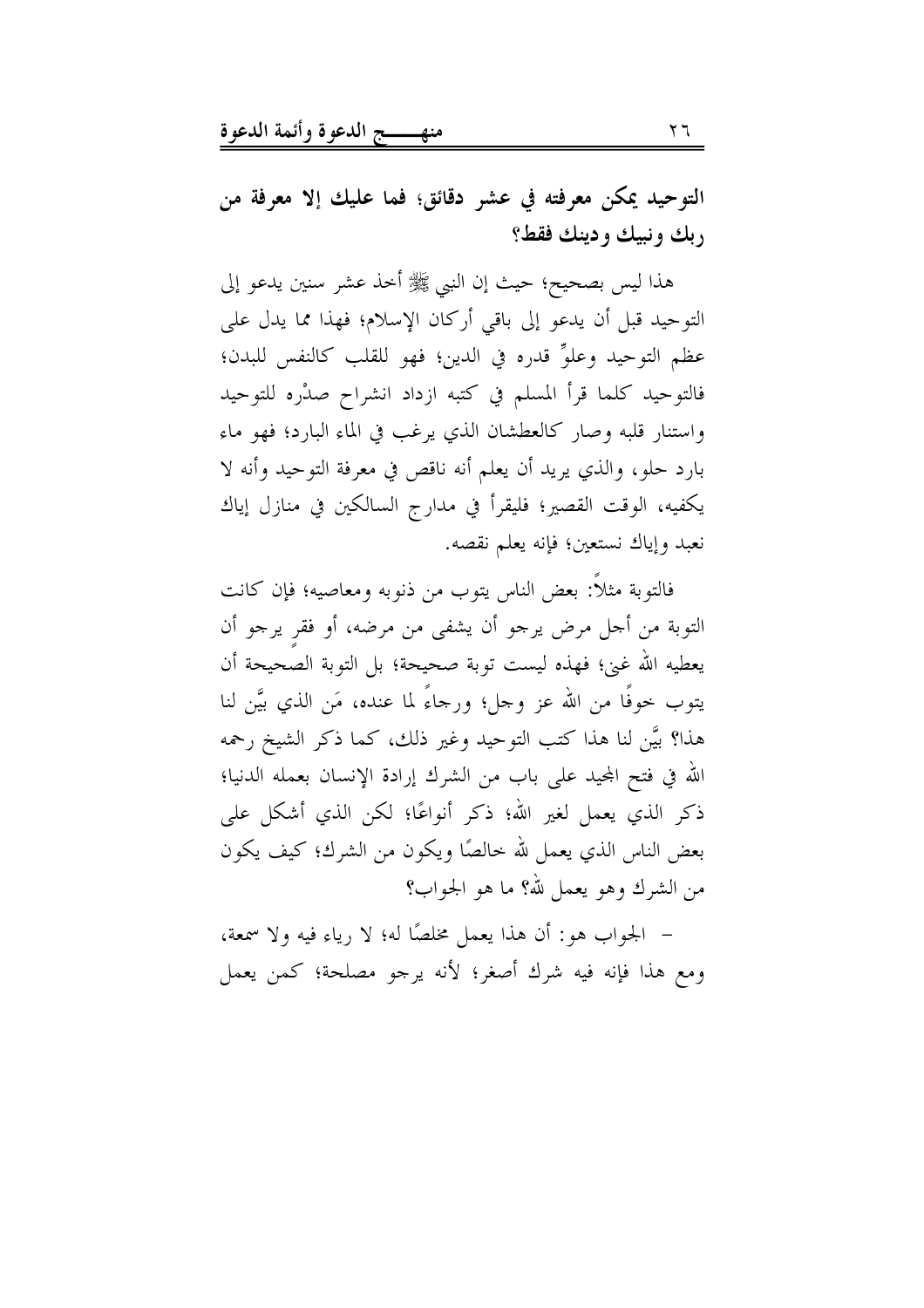عملاً صالحًا من أجل أن يعوضه الله في الدنيا؛ لكن ما يرجو في الآخرة شيئًا، أما من رجي لله– يعني عمل للآخرة– لكنه رجي أن يعطيه الله في الدنيا، فالله عز وحل رغبنا بقوله: ﴿وَأَنْ لَوِ اسْتَقَامُوا عَلَى الطَّرِيقَةِ لَأَسْقَيْنَاهُمْ مَاءً غَدَقًا﴾ [سورة الجن]، وقال تعالى: ﴿مَنْ كَانَ يُرِيدُ حَرْثَ الْآخِرَةِ نَزِدْ لَهُ فِي حَرْثِهِ وَمَنْ كَانَ يُرِيدُ حَرْثَ الدُّنْيَا نُؤْتِهِ مِنْهَا وَمَا لَهُ فِى الْآخِرَةِ مِنْ نَصِيبٍ﴾ [سورة الشورى].

هل هذا يُعْلَمُ في عشر دقائق؟! بل الذي أعرفه عمن جالسنا من العلماء ألهم ما يشبعون من القراءة في كتب التوحيد، ولا ترتاح نفوسهم وتطمئن قلوهم وتنشرح صدورهم إلا بقراءة كتب التوحيد؛ لألها كلما قرأها المسلم يجد فيه نقصًا؛ بمعرفة التوحيد، وطبق هذا يتبين لك، اقرأ في كتاب من كتب التوحيد في فتح المحيد أو غيره من الكتب، اقرأ أول مرة ثم إلى عشر مرات، والعاشرة تزداد في الرغبة والمحبة أكثر مما قبلها، هذا إذا كان الإنسان فيه إيمان، وكل علم نافع ينشرح فيه الصدر.

العلم يذكرك بالله ويقربك إلى الله.

– السؤال الثالث: ما رأيكم فيمن يقول: إن مصادر التكفير وأصولها مأخوذة من كتب أئمة الدعوة، ومثَّل لذلك بكتاب الدرر السنية لأئمة الدعوة؟

هذا كما أشرنا إليه سابقًا حطأ وجهل؛ لأن كتب التوحيد ليس فيها تكفير إلا ما أجمع العلماء على كفره من زمن الصحابة إلى يومنا هذا؛ فهذه كتبهم.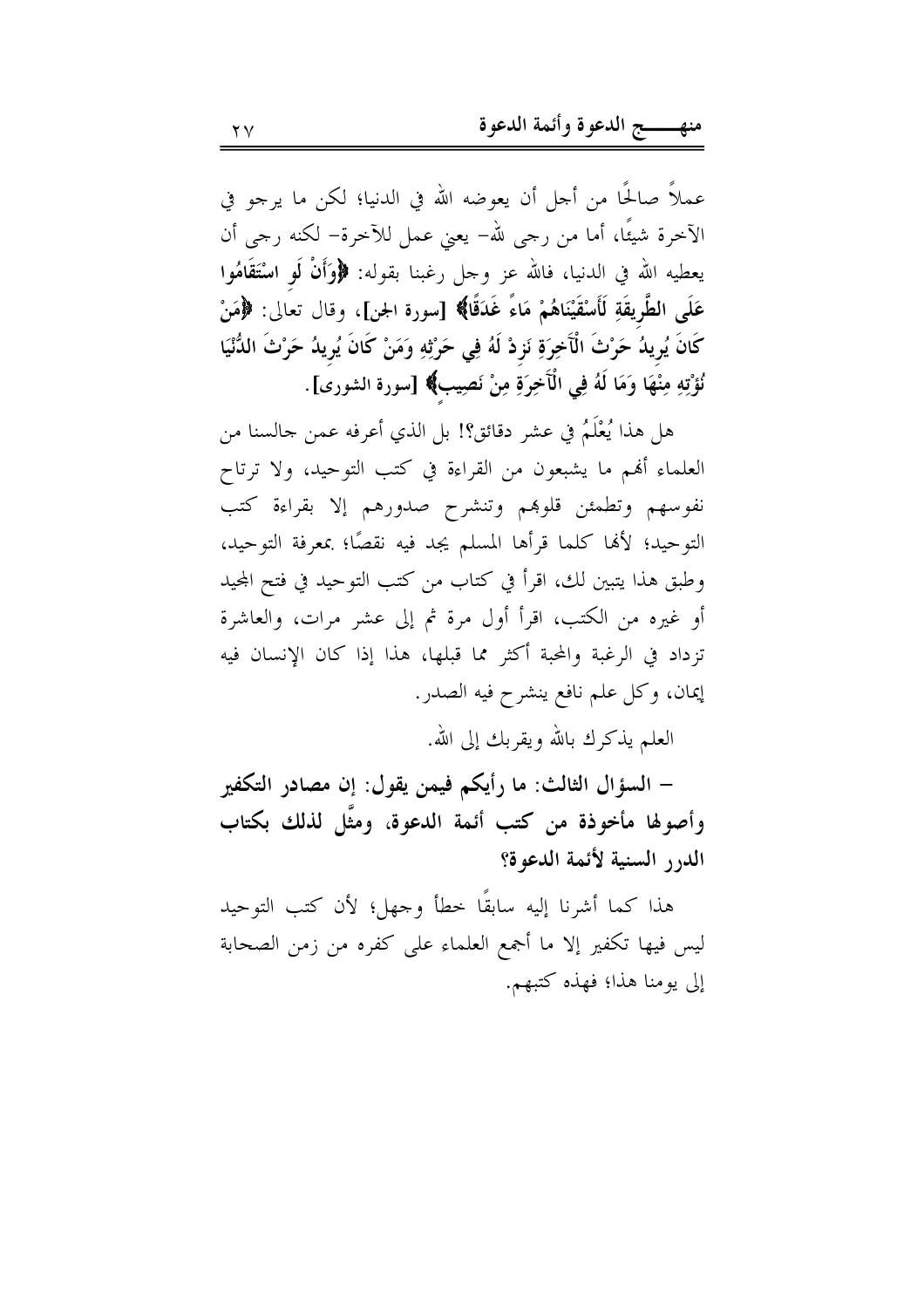المنصف إذا قرأ فيها يسأل الله قبل ويدعوه فيقول: اللهم رب حبرائيل وميكائيل وإسرافيل فاطر السموات والأرض عالم الغيب والشهادة أنت تحكم بين عبادك فيما كانوا فيه يختلفون، اهدي لما اختلف فيه من الحق بإذنك؛ إنك تهدي من تشاء إلى صراط مستقيم، واسأل ربك أنك تريد الحق وإقرأ في هذه الكتب وكررها وكرر بعض المسائل تجد فيها العلم النافع؛ لألها مستمدة من كتاب الله وسنة رسوله ﷺ، ومن إجماع سلف الأمة؛ ليس فيها أهواء وليس فيها تعسف، وليس فيها احتهادات على غير دليل وعلى غير شيء واضح من كتاب الله وسنة رسوله ﷺ؛ فالقول هذا خطأ، وقائله إن كان قد قرأ الدرر فربما أنه يوم يقرؤها في نفسه ما في نفسه؛ لأن الذي يقرأ الشيء وهو فيه هوى يصرف عن معرفة الحق حتى يتجرد من الهوى، وأدلة ذلك في كتاب الله.

كما قال الله عز وحل: ﴿سَأَصْرِفُ عَنْ آيَاتِيَ الَّذِينَ يَتَكَبَّرُونَ فِي الْأَرْضِ بغَيْرِ الْحَقِّ﴾... الآية. [سورةُ الأعراف، الآية: ١٤٦]، يصرف عن الحق بسبب إيش؛ بأسباب الكبر والهوى وعدم قبول الحق؛ كما قال عز وحل: ﴿فَإِنْ لَمْ يَسْتَجِيبُوا لَكَ فَاعْلَمْ أَنَّمَا يَتَّبِعُونَ أَهْوَاءَهُمْ وَمَنْ أَضَلَّ مِمَّنَ اتَّبَعَ هَوَاهُ بِغَيْرِ هُدًى مِنَ اللَّهِ﴾... الآية [سورة القصص، الآية: ٥٠]؛ فلا شكَ أنَ هذا قول خطأ وأنه قول باطل؛ بل هو حرام أن ينسب الإنسان إلى أئمة علماء نفع الله بهم الإسلام والمسلمين؛ ينسب إليهم أفمم يكفرون في أشياء لم يجمع العلماء على القول بأنه كفر.

كما قالوا من لدن محمد بن عبد الوهاب إلى آخرهم يقولون: نحن نكفر من كفَّر الله وكفَّره رسول الله ﷺ؛ يعني: نكفِّر من جاء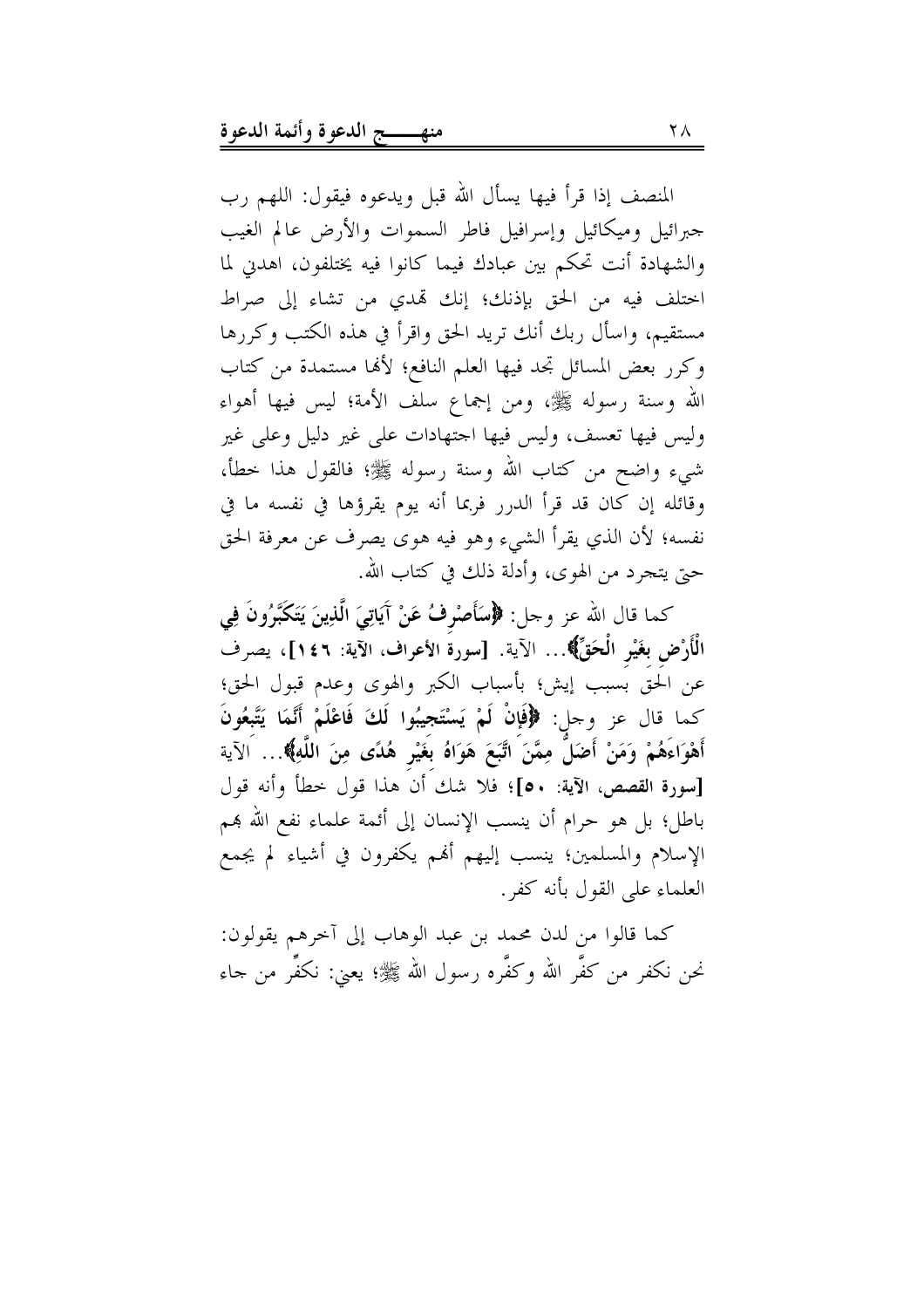كفرُه صريحًا في كتاب الله وسنة رسوله ومن نسب إلينا غير ذلك؛ فجوابنا أن نقول: سبحانك هذا بمتان عظيم.

– سؤال: هناك من يقسِّم التوحيد إلى أربعة أقسام: الألوهية والربوبية والأسماء والصفات والحاكمية؛ فهل هذا التقسيم مقبول أم لا؟

– الذي نعرفه أن العلماء المتقدمين قسَّموا التوحيد إلى قسمين وثلاثة أقسام:

– الأول: توحيد في المعرفة والإثبات؛ وهذا توحيد الربوبية و تو حيد الأسماء والصفات.

– الثاني: توحيد القصد والطلب؛ هذا توحيد الألوهية.

فالذي نعرفه عن العلماء المحققين ممن سلف من أئمة الحديث وغيرهم أفمم قسَّموا التوحيد قسمين أو إلى ثلاثة أقسام، وأما النوع الرابع فلم يتبين لي أنه يعد من أنواع التوحيد، والله أعلم بالصواب؛ لأنه داخل في توحيد الأسماء والصفات كما في قوله تعالى: ﴿إِنْ الْحُكْمُ إِلَّا لِلَّهِ﴾... الآية. [سورة الأنعام، الآية: ٥٧]، ﴿أَلَيْسَ اللَّهُ بأَحْكَم الْحَاكِمِينَ﴾ [سورة التين]؛ فالحاكم هو الله عز وحل، والخلق يحكمون بحكم الله وحكم رسوله ﷺ؛ فهو إن قصد الصفة فهي داخلة في توحيد الأسماء والصفات، والله تعالى أعلم بالصواب.

سؤال: إن أحد الدعاة في شعره يقول: الله ربى لا أريــــــــــد ســــــــــواه هل في الوجود حقيقة إلا هو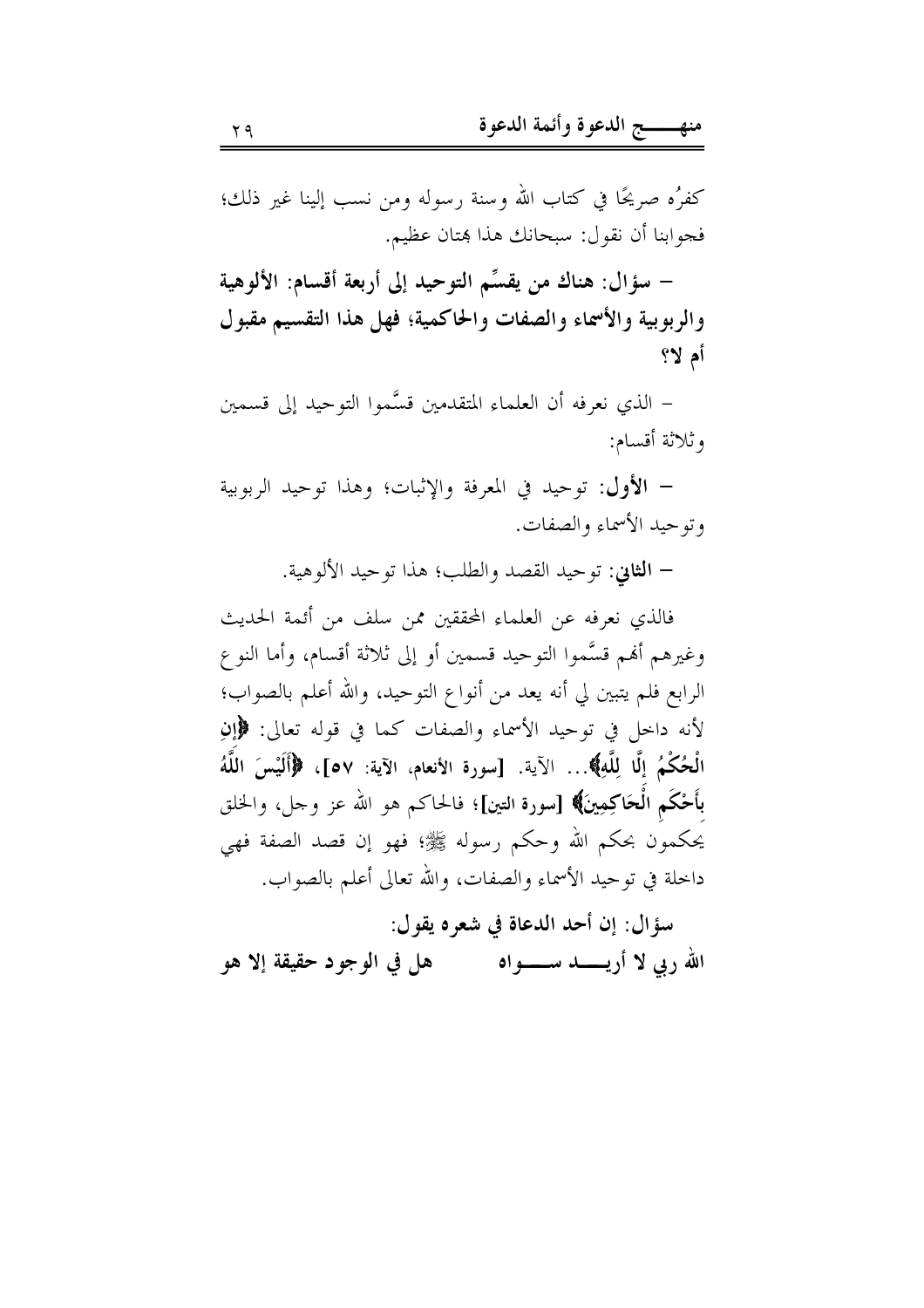فهل هذا البيت يوجد فيه خطأ عقدي؟ أفتونا مأجورين.

نعم.. هذا البيت فيه خطأ عقدي؛ بل من قول الاتحادية الباطل؛ لكن إذا كان قائله من أهل السنة فنحن نبيِّن له أنه خطأ وضلال، ويجب عليه أن يرجع عن هذا القول ويتوب إلى الله؛ حيث إن قوله: «هل في الوجود حقيقة إلا هو» من كلام أهل الإلحاد القائلين بوحدة الوجود، وأنه ما ثمَّ موجود قديم حالق، وموجود حادث مخلوق؛ بل هو وجود هذا العالم هو عين وجود الله، وهو حقيقة وجود هذا العالم؛ فليس عند القوم رب وعبد، ولا مالك ولا مملوك، ولا راحم ولا مرحوم، ولا عابد ولا معبود. نسأل الله العفو والعافية، نعوذ بالله من هذا القول وأهله.

سؤال: هناك من يفسر «لا إله إلا الله» بقوله: إن معناها إخراج اليقين الفاسد عن ذات الله من القلب وإدخال اليقين الصالح على ذات الله، ما قولكم بذلك وخاصة أنه قد شاع بين كثير من الناس وجزاكم الله خيرًا؟

وهذا أيضًا قول غلط، ليس هو معنى «لا إله إلا الله» وليس المراد بـــ «لا إله إلا الله»، وقد تقدم بيان معنى لا إله إلا الله فيما سبق.

سؤال: نرجو من فضيلتكم بيان منهج أئمة الدعوة في طريقتهم في دعوة الناس وأسلوهم في ذب الشبهات وقد عرفنا منك تعريفات أصولية وفقك الله؟

أئمة الدعوة رحمهم الله يدفعون بالتي هي أحسن؛ كما قال الله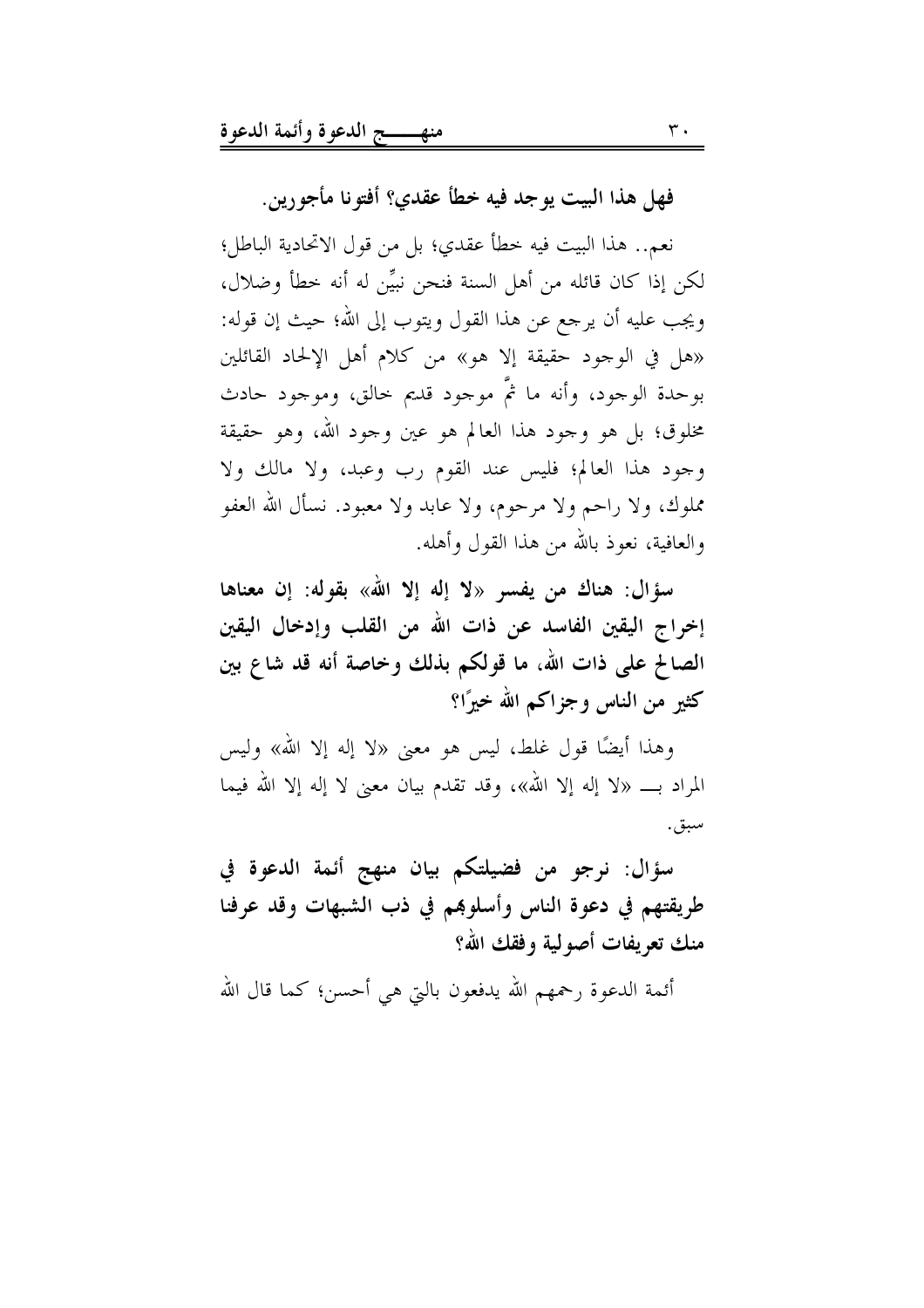عز وحل في آخر سورة النحل: ﴿ادْعُ إِلَى سَبِيلٍ رَبِّكَ بِالْحِكْمَةِ وَالْمَوْعِظَةِ الْحَسَنَةِ وَجَادِلْهُمْ بِالَّتِي هِيَ أَحْسَنُ﴾... الآية، وهم كما ذكروا هذه الآية أيضًا في مصنفالهم قالوا: الذي يدلي بالشبهة إن كان جاهلاً فإنه يبين له الحق برفق ولين ويدعى له؛ لأنه لا يعان الشيطان عليه؛ يبيَّن له الحق بسهولة ولين، وإن كان هذا الذي يأتي بالشبهة يعرف الحق ولكن خفى عليه هذا الأمر فيكون الكلام عليه أقوى، فإن كان يعرف الحق ويعرف أن هذا حق كما يعرف أكثر الناس عن دعوة أئمة الدعوة رحمهم الله أنه حصل فيها الخير في دينهم ودنياهم ولكنه يعاند، فهذا ينتقل معه إلى القول الأقوى بل إذا لم ينته ينتقل معهم إلى ما هو أقوى من ذلك.

كما قالوا وبيَّنوا على قوله في: ﴿ادْعُ إِلَى سَبِيلِ رَبِّكَ بِالْحِكْمَةِ وَالْمَوْعِظَةِ الْحَسَنَةِ وَجَادِلْهُمْ بِالَّتِي هِيَ أَحْسَنُ﴾ إذا لم ينفع فيه انتقل معه إلى الجهاد أو إلى الجلاد.

سؤال: إني أحبك في الله، ما هي نصيحتكم لطالب العلم المبتدئ وما هي الكتب السلفية التي توجهولها إلي وجزاكم الله خيرًا؟

أما قولك أنك تحبني في الله فأحبك الله الذي أحببتني فيه، وأما سؤالك عن الكتب فالكتب التي ينبغي لطالب العلم المبتدئ أن يقرأ ها؛ يبدأ بحفظ القرآن؛ فإن لم يتيسر له فبحفظ شيء منه كالمفصل ثم بحفظ ثلاثة الأصول ثم بحفظ كتاب التوحيد الذي هو حق الله على العبيد، ثم بالعقيدة الواسطية لشيخ الإسلام ابن تيمية، ثم بمتن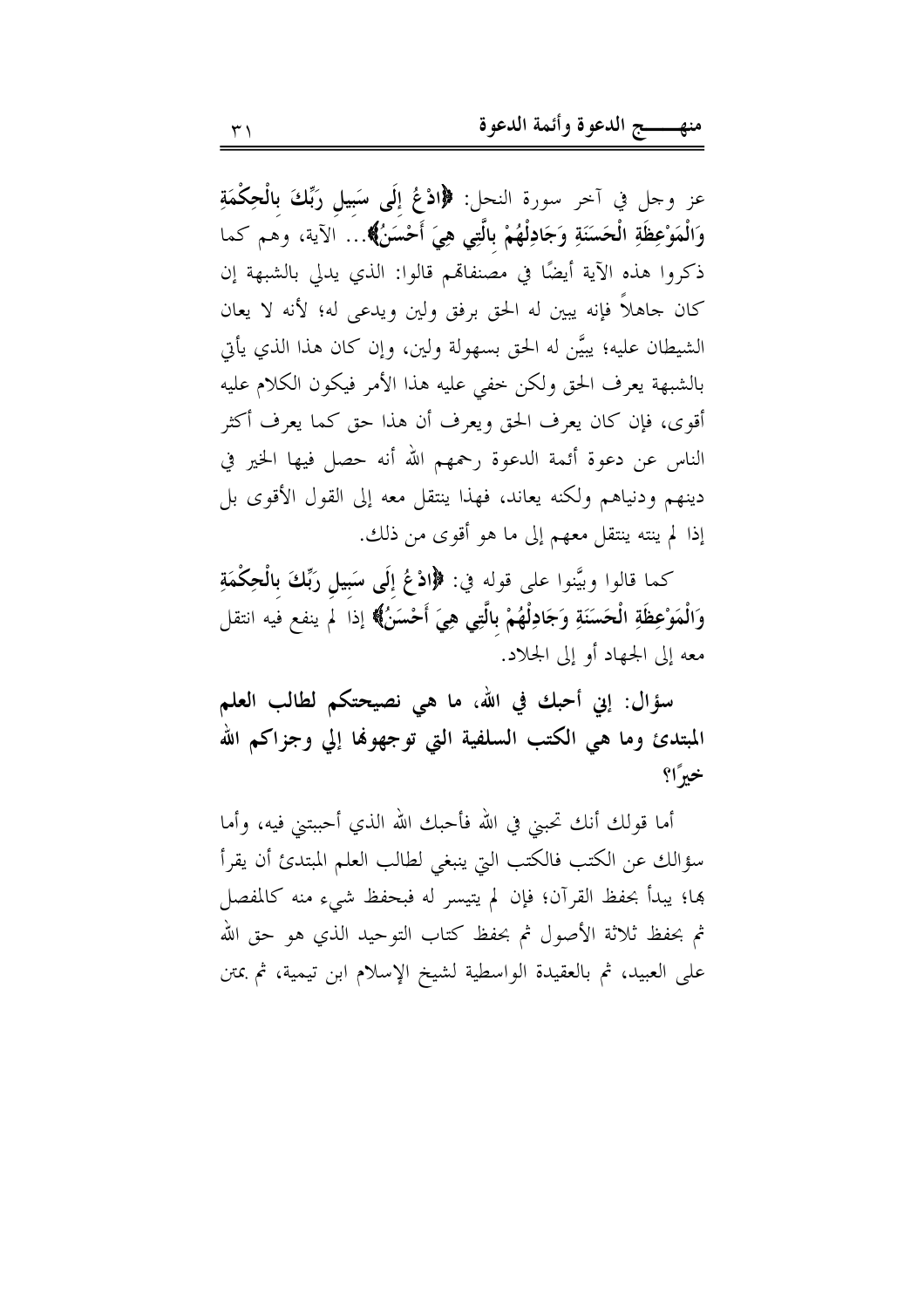من متون الفقه؛ وإن كان لا يلزم أنه يأخذ بكلِّ قول في المتن؛ لأَنِي أرى أنه لا يلزم التمذهب لمن يستطيع أن يجتهد في مسألة ويتبين له الحق فإنه يأخذ بالدليل، لكن هذا إذا كان في ابتداء الطلب فإنه مما يعينه على اختيار الراجح وعلى العمل بالدليل مما يكون عونًا له أن يختار متنًا من متون الفقه.

وقد كان سلفنا يأمرون المبتدئ بحفظ آداب المشي إلى الصلاة، ثم بعده بالزاد وغير ذلك، ولا أقول أنه يمشى مع الزاد ولا يترك منه عبارة إلا ويعمل بما؛ بل فيه ما هو مرجوح؛ كتقسيم أنواع الطهارة، وغير ذلك من الأقوال التي استحسنها بعض الفقهاء وكان الدليل بخلاف ذلك؛ فكونه يختار متنًا يسهل له النظر في الأدلة؛ لأن هذا كالطريق التي تمشي عليها ثم تختصر إن شئت إذا تبيَّن لك الصواب.

وكذلك في الحديث عمدة الأحكام وبلوغ المرام إن تيسر بحفظ ذلك، والتفسير؛ كتفسير ابن كثير وتفسير البغوي، وغير ذلك كالكتب الستة؛ كصحيح البخاري؛ يقرأه نَظِرٌ، وكصحيح مسلم، وكتب السنن؛ كسنن أبي داود والنسائي والترمذي وابن ماجه، يقتني هذه الكتب ويقرأ في شيء من مختصرات السيرة، ويكون له حظ من قيام الليل ومن سؤال الله عز وجل في الأسحار، ويكون له قراءة في الكتب المطولات، وإذا قرأ شيئًا جعل فيه علامة في الموقف الذي وقف عليه ليحل الكتب؛ لأنه يؤلم من بعض الطلاب في زماننا أنه قد يكون ما حل كتابًا؛ إنما يتابع المحاضرات والدروس، ولكن ما حل صحيح البخاري من أوله إلى آخره، ولا حل مسلمًا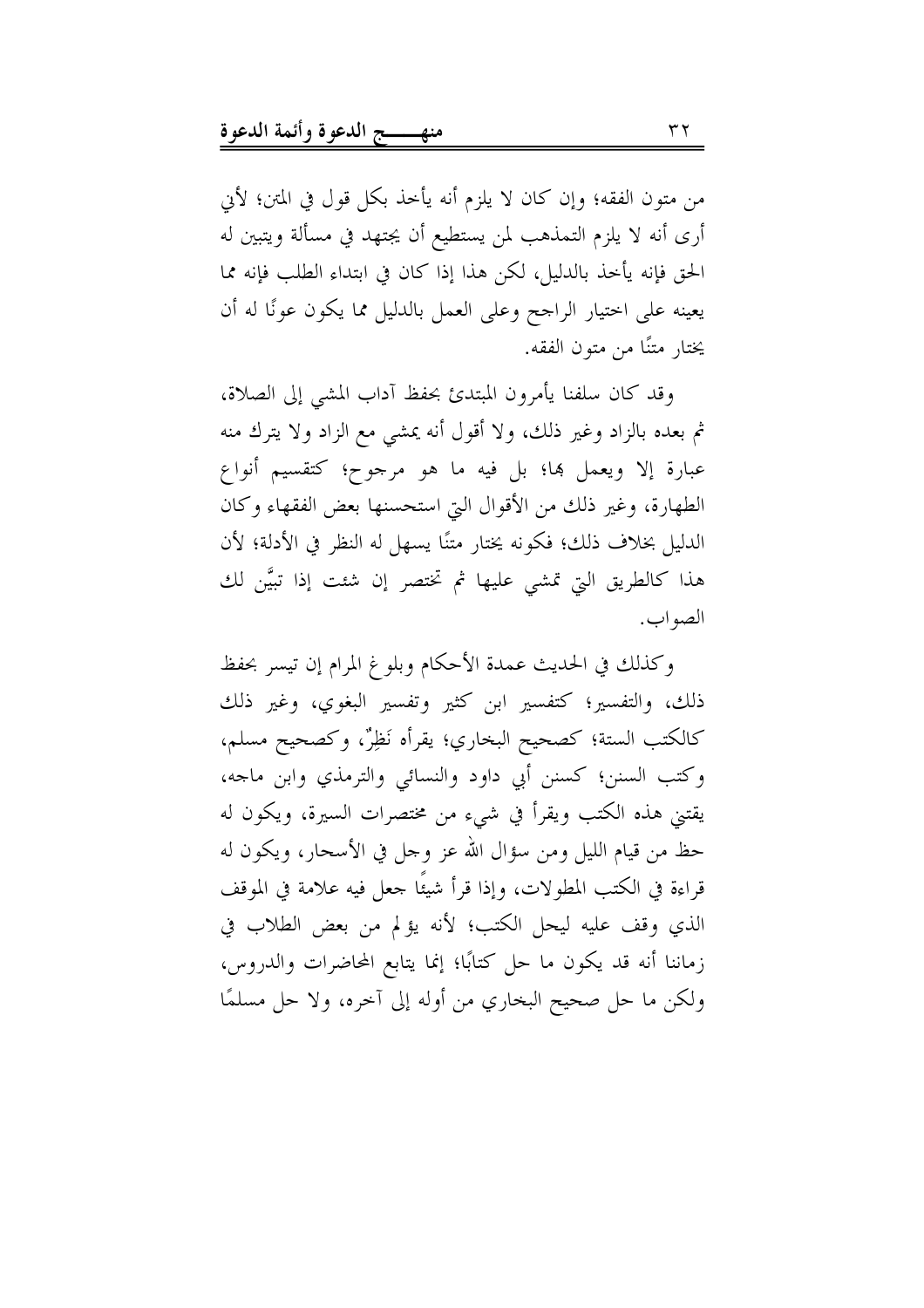من أوله إلى آخره، ولا حل السنن من أولها إلى آخرها، ولا قرأ في تفسير ابن كثير من أوله إلى آخره، ولا قرأ كتب ابن القيم من أولها إلى آخرها، ولا قرأ لفتاوى ابن تيمية من أولها إلى آخرها، ولا قرأ للدرر من أولها إلى آخرها، ولا قرأ فتح المجيد من أوله إلى آخره؛ فإنه إنما يكون طالب علم يتذوق أو أنه يكتفي بما يسمع.

وليست هذه من عادات السلف الصالح الطالبين للعلم؛ كانوا يختارون العلماء ويجلسون عندهم؛ لكن في وقت فراغهم؛ قد رتبوا أوقاهم على كتب؛ مثل قبل طلوع الشمس يقرأ في كتاب ابن تيمية، وبعدها يقرأ في كتب ابن القيم وبعد الظهر يقرأ في الدرر السنية، يقرأ ثلاث ورقات أو أربع أو حمس، ثم يجعل موقفًا، حتى إذا حاء من الغد يقرأ منه ويكون له حظ من كتب اللغة وكتب الحديث ومصطلح الحديث وغير ذلك، ويحرص كل الحرص مع سؤال الله ودعائه.

ذكر ابن تيمية رحمه الله أنه كان يذهب إلى المساحد القديمة ويضع خده على الأرض ويسأل الله أن يفتح عليه؛ نعم هو فتح، العلم نور ونور الله لا يؤتاه عاص.

وفي شرح مصطلح الحديث ذكر عن أناس يجلسون يتذاكرون العلم أربعة أو خمسة، وكان يأتيهم إنسان ويشوش عليهم؛ لأنه لا يعرف ولا يدري ما يقولون، فيكثر السؤال، فلما أكثر عليهم ملوا وسئموا منه فجعلوا يغلقون الباب قبل أن يأتي فيجلس من محبته للعلم ورغبته للعلم حلف الباب ويسمعهم يتذاكرون، ففتح الله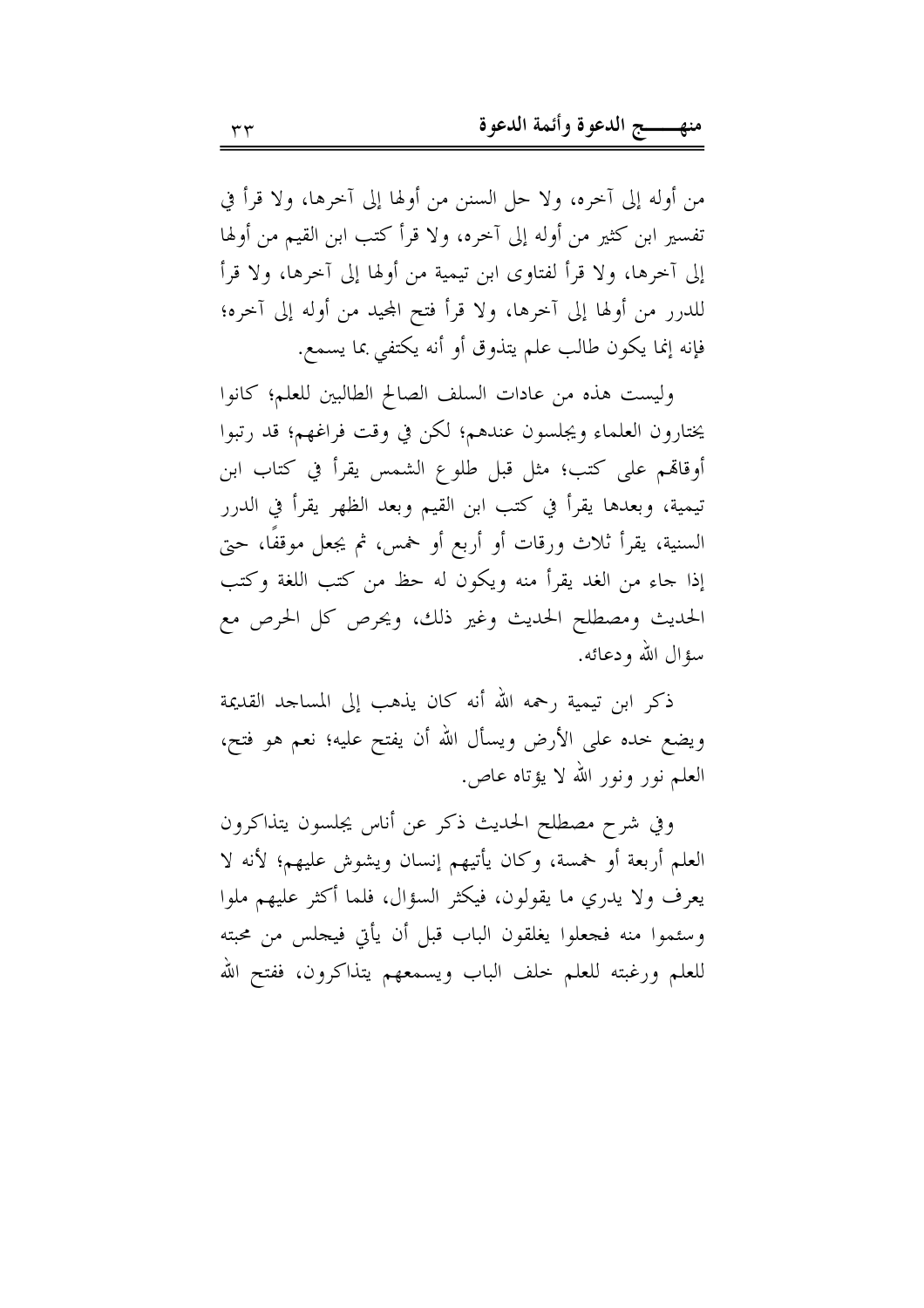عليه، فصار إذا أشكل عليهم شيء أجاهم من وراء الباب ففتحوا له الباب فكان بعد ذلك هو شيخهم.

فالعلم نور وفتح من الله وهبة من الله يمن به على من يشاء من عباده، فيحتاج مع بذل الأسباب دعاء الله وسؤال إلى حفظ اللسان من الوقعية والسب؛ من سب العلماء ونحو ذلك.

ونرى بعض طلاب العلم يتجرأ إذا كان في المسألة قولاً مرجوحًا تجرأ على هذا العالم الذي بذل وقته في طاعة الله وبذل عمره مع قلة في الدنيا وإقبال على الله وإقبال على الآخرة رغبة فيما عنده، وليس كما في زماننا الإنسان يطلب العلم لشهادة أو غيرها ما كان عنده نية في ذلك إنما يسهر طول الليل ما يرجو أن يجعل مدرسًا ولا يجعل كذا ولا يجعل ولا يعين في كذا أو يرتب له شيء؛ إنما محبة في العلم ورغبة في العلم ففتح الله عليهم.

ذكر بعض الأئمة في مصطلح الحديث أن طالبًا للحديث أثناء حروجه ومعه كتب الحديث نزل عليه مطر في الطريق يقول: فانحوى على الكتاب؛ لئلا يصيبها المطر وصار المطر يصب على ظهره ولا يتحرك إكرامًا لكتب الحديث فرؤي في المنام بعد الممات فقال: غفر لي؛ لإعظامي وإحلالي لحديث رسول الله في تلك الليلة.

وذكر عن الإمام أحمد رحمه الله أنه كان قد عزم أن يذهب إلى عبد الرزاق في اليمن، وأنه مر على مكة ورآه عند المقام، وقال له صاحبه هذا عبد الرزاق وأنت تريد أن تذهب إليه في اليمن، قال: لا، إنا نوينا أن نذهب إليه في اليمن نتركه حتى يذهب إلى اليمن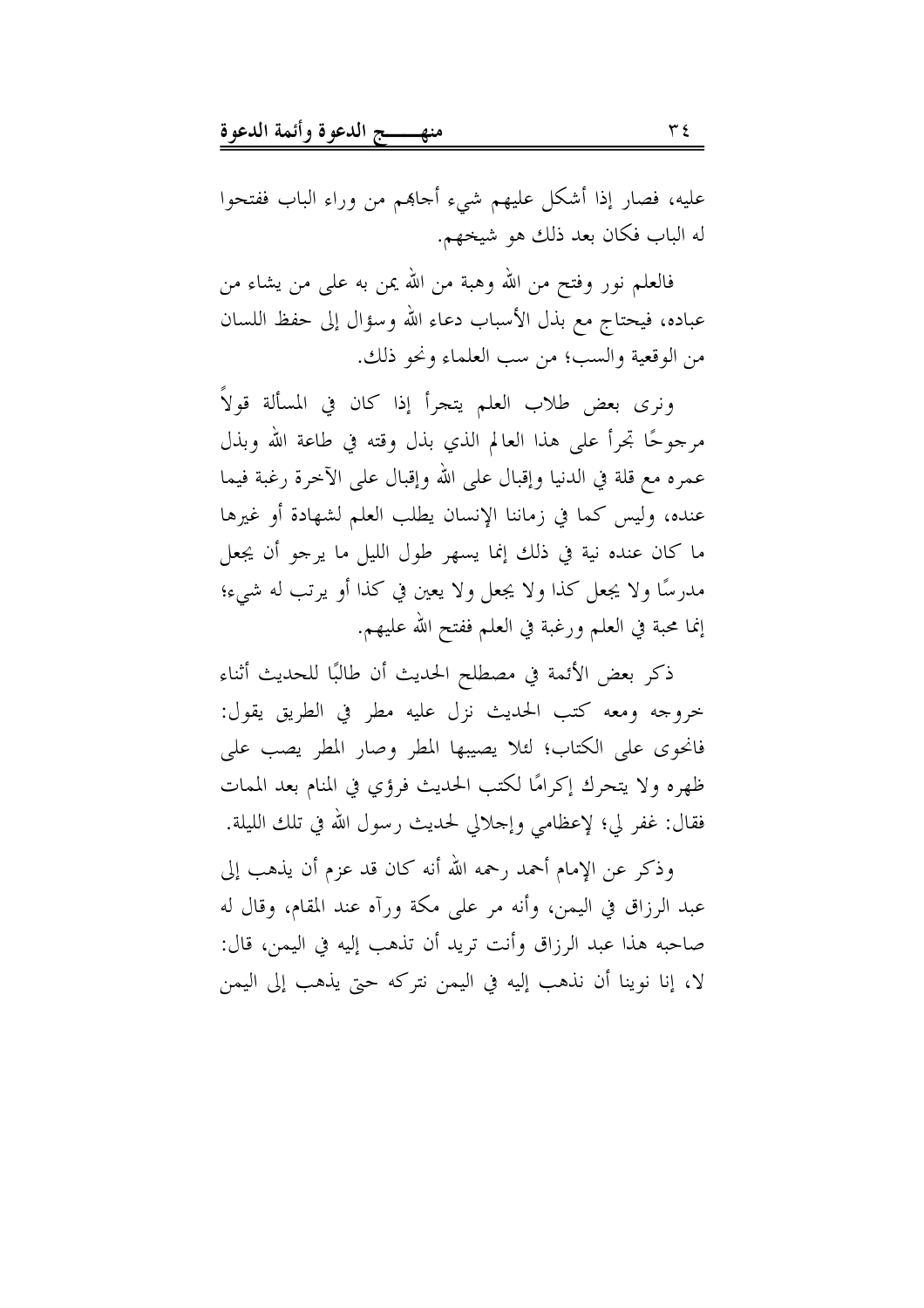فإذا ذهب نأخذ منه من هناك، كل هذا من أجل الاحتساب لا يرجون راتب ولا رتبة، لا ثناء ولا مدح أغلبهم كلهم على هذا المنوال ولا عندهم مراكب ولا عندهم ملابس ولا عندهم مساكن، والآن الواحد من طلاب العلم منا مثل الملوك أو التجار ما بينه وبينهم شيء يعني يريد التجارة ويريد الفخر ويريد الشهوات ويريد العلم.

العلم عزيز شريف: ولو عظموه في النفوس لعظما ولو أن أهل العلم صـــانوه ولكن أذلوه فهانوه ودنسوا محياه بالأطماع حتى تجهمسا

أي لو صانه طالب العلم لصانه العلم وعظمه ورفعه، أي رفعك الله به، لكن أوتيت من قبل نفسك فبعض طلاب العلم يتساهل في الاستخفاف في العلماء والمتقدمين، والاستهانة بهم وفي كتبهم، حتى ولو كان قولاً مرجوحًا فإنه لا ينبغي، ما لم يكن من الشرك ومن البدع؛ بل أثر عن بعض علمائنا رحمهم الله أنه قرئ عليه في شرح النووي أو في شرح صحيح البخاري فتح الباري ومرَّ عليه تأويل شيءِ من الأسماء والصفات أنه يضع رأسه ويبكي طويلاً، قيل له: لماذا؟ قال: إن هذا العالم الذي ويثني عليه، ثم هذه المسألة أحطأ فيها؛ فأنا حزنت لما سمعت من هذا الكلام ما قال يتبجح: كيف كذا وكيف كذا، بل أن بعض الناس يجترئ على العلماء ويستنقدهم في مسائل الفقه ما ينبغي له؛ بل هم اجتهدوا بل هم حرصوا بل هم تعبوا واحتهدوا كما احتهد غيرهم لكن الله أعلم الصو اب.